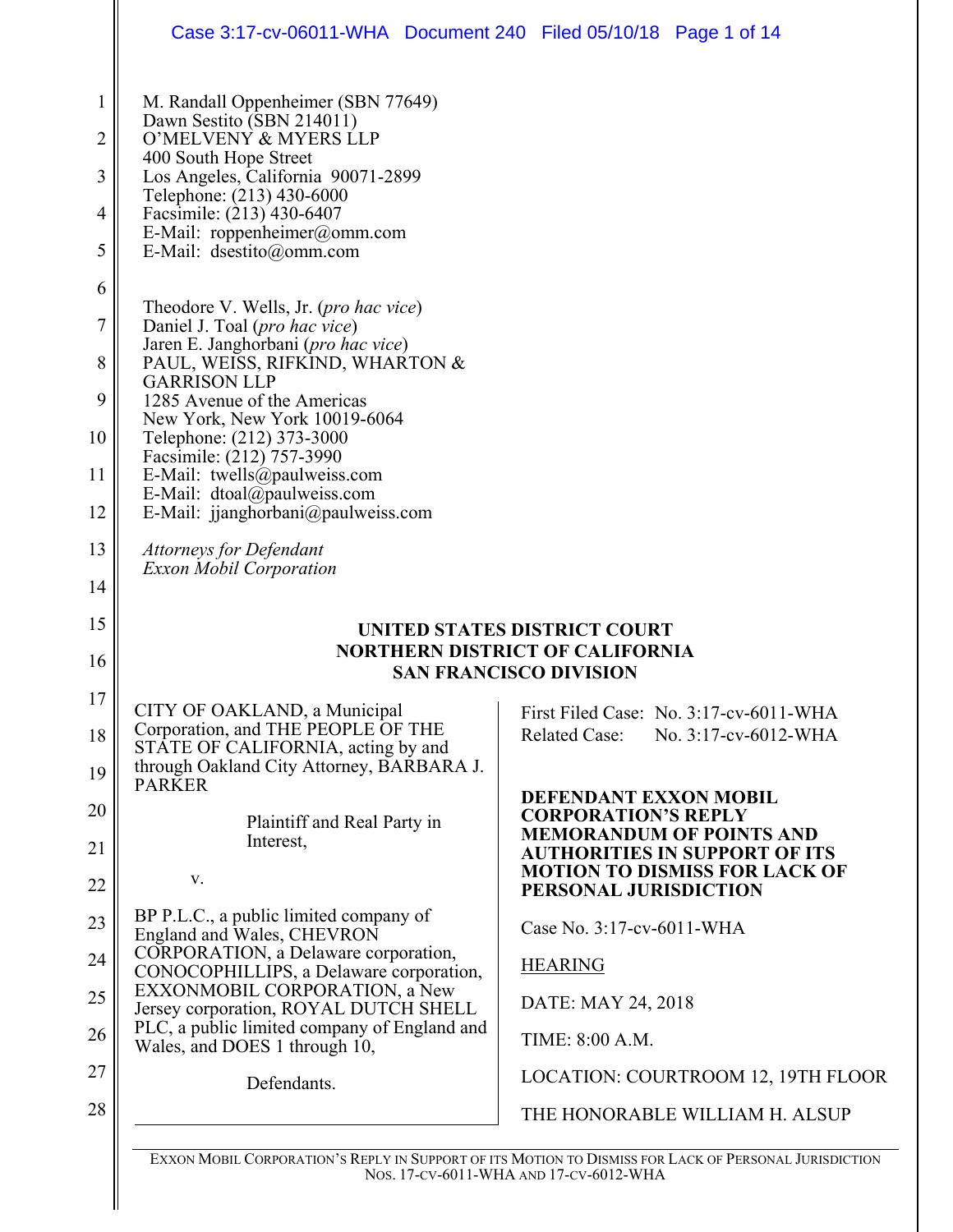|                     | Case 3:17-cv-06011-WHA  Document 240  Filed 05/10/18  Page 2 of 14                                               |                                                                                                       |  |
|---------------------|------------------------------------------------------------------------------------------------------------------|-------------------------------------------------------------------------------------------------------|--|
| $\mathbf{1}$        | CITY AND COUNTY OF SAN                                                                                           |                                                                                                       |  |
| $\overline{2}$      | FRANCISCO, a Municipal Corporation, and<br>THE PEOPLE OF THE STATE OF                                            | Case No. 3:17-cv-6012-WHA                                                                             |  |
| 3                   | CALIFORNIA, acting by and through the San<br>Francisco City Attorney DENNIS J.                                   |                                                                                                       |  |
| $\overline{4}$<br>5 | HERRERA,<br>Plaintiff and Real Party in                                                                          |                                                                                                       |  |
| 6                   | Interest,                                                                                                        |                                                                                                       |  |
| $\overline{7}$      | $\mathbf{V}$ .                                                                                                   |                                                                                                       |  |
| 8                   | BP P.L.C., a public limited company of<br>England and Wales, CHEVRON                                             |                                                                                                       |  |
| 9                   | CORPORATION, a Delaware corporation,<br>CONOCOPHILLIPS, a Delaware corporation,<br>EXXONMOBIL CORPORATION, a New |                                                                                                       |  |
| 10                  | Jersey corporation, ROYAL DUTCH SHELL<br>PLC, a public limited company of England and                            |                                                                                                       |  |
| 11                  | Wales, and DOES 1 through 10,                                                                                    |                                                                                                       |  |
| 12                  | Defendants.                                                                                                      |                                                                                                       |  |
| 13                  |                                                                                                                  |                                                                                                       |  |
| 14                  |                                                                                                                  |                                                                                                       |  |
| 15                  |                                                                                                                  |                                                                                                       |  |
| 16                  |                                                                                                                  |                                                                                                       |  |
| 17<br>18            |                                                                                                                  |                                                                                                       |  |
| 19                  |                                                                                                                  |                                                                                                       |  |
| 20                  |                                                                                                                  |                                                                                                       |  |
| 21                  |                                                                                                                  |                                                                                                       |  |
| 22                  |                                                                                                                  |                                                                                                       |  |
| 23                  |                                                                                                                  |                                                                                                       |  |
| 24                  |                                                                                                                  |                                                                                                       |  |
| 25                  |                                                                                                                  |                                                                                                       |  |
| 26                  |                                                                                                                  |                                                                                                       |  |
| 27                  |                                                                                                                  |                                                                                                       |  |
| 28                  |                                                                                                                  |                                                                                                       |  |
|                     |                                                                                                                  | EXXON MOBIL CORPORATION'S REPLY IN SUPPORT OF ITS MOTION TO DISMISS FOR LACK OF PERSONAL JURISDICTION |  |
|                     |                                                                                                                  | Nos. 17-CV-6011-WHA AND 17-CV-6012-WHA                                                                |  |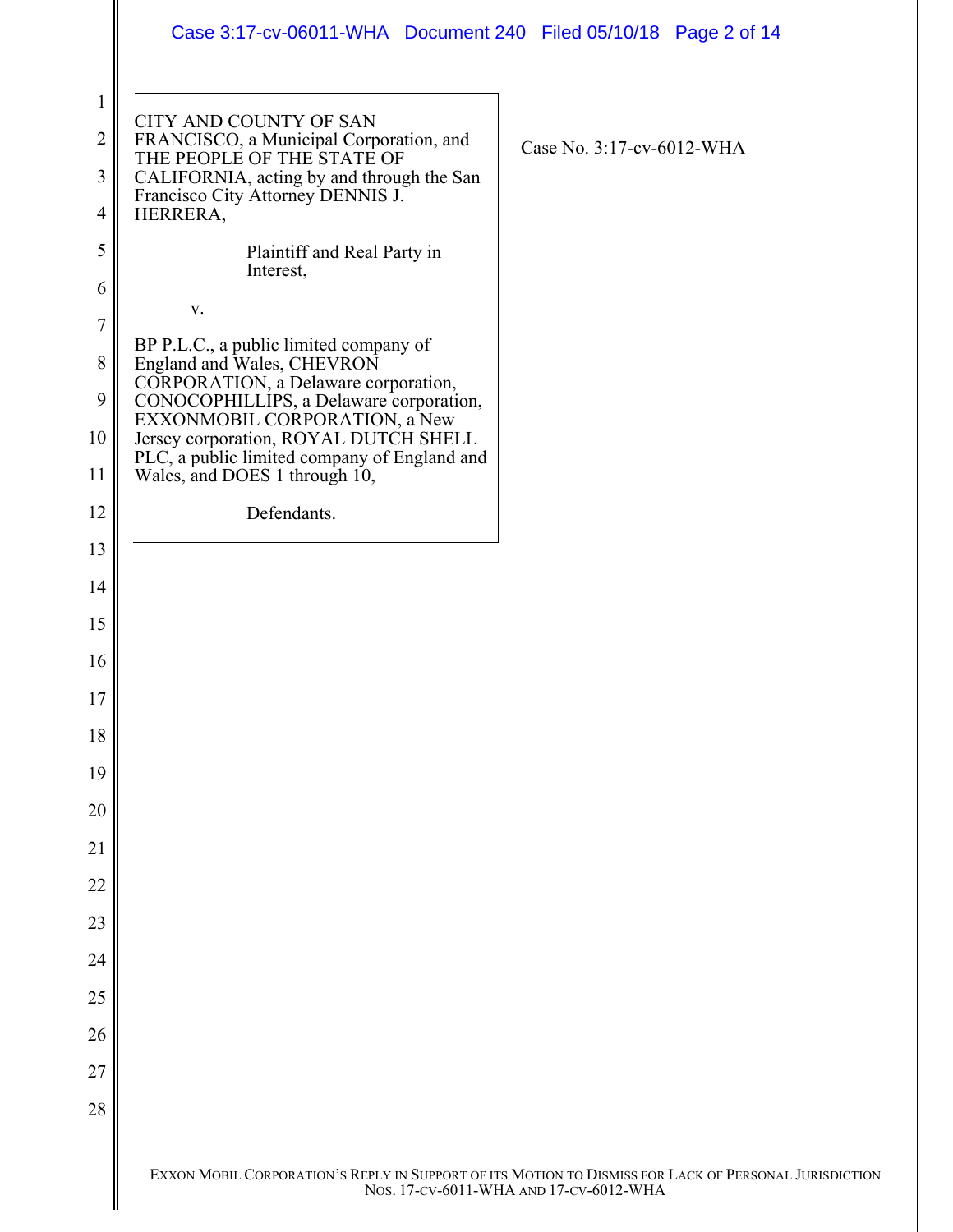|                          | Case 3:17-cv-06011-WHA  Document 240  Filed 05/10/18  Page 3 of 14 |                                                                                                                                                         |  |
|--------------------------|--------------------------------------------------------------------|---------------------------------------------------------------------------------------------------------------------------------------------------------|--|
| 1                        |                                                                    | <b>TABLE OF CONTENTS</b>                                                                                                                                |  |
| $\overline{2}$           |                                                                    |                                                                                                                                                         |  |
| 3<br>4                   | I.                                                                 | The Cities Cannot Evade the Well-Settled Rule That the Defendant's Forum                                                                                |  |
| 5                        | II.                                                                | The Cities' Brief Improperly Conflates Nuisance Theories of Liability with the                                                                          |  |
| 6<br>$\overline{7}$<br>8 | III.                                                               | ExxonMobil's Petition for Limited, Pre-Suit Discovery in Texas Bears No<br>Resemblance to This Case, and the Cities' Attempt to Link the Two Cases is a |  |
| 9                        | IV.                                                                |                                                                                                                                                         |  |
| 10                       |                                                                    |                                                                                                                                                         |  |
| 11                       |                                                                    |                                                                                                                                                         |  |
| 12                       |                                                                    |                                                                                                                                                         |  |
| 13                       |                                                                    |                                                                                                                                                         |  |
| 14                       |                                                                    |                                                                                                                                                         |  |
| 15                       |                                                                    |                                                                                                                                                         |  |
| 16                       |                                                                    |                                                                                                                                                         |  |
| 17                       |                                                                    |                                                                                                                                                         |  |
| 18                       |                                                                    |                                                                                                                                                         |  |
| 19                       |                                                                    |                                                                                                                                                         |  |
| 20                       |                                                                    |                                                                                                                                                         |  |
| 21                       |                                                                    |                                                                                                                                                         |  |
| 22                       |                                                                    |                                                                                                                                                         |  |
| 23                       |                                                                    |                                                                                                                                                         |  |
| 24                       |                                                                    |                                                                                                                                                         |  |
| 25                       |                                                                    |                                                                                                                                                         |  |
| 26<br>27                 |                                                                    |                                                                                                                                                         |  |
| 28                       |                                                                    |                                                                                                                                                         |  |
|                          |                                                                    | $\mathbf{i}$                                                                                                                                            |  |
|                          |                                                                    | EXXON MOBIL CORPORATION'S REPLY IN SUPPORT OF ITS MOTION TO DISMISS FOR LACK OF PERSONAL JURISDICTION<br>Nos. 17-cv-6011-WHA AND 17-cv-6012-WHA         |  |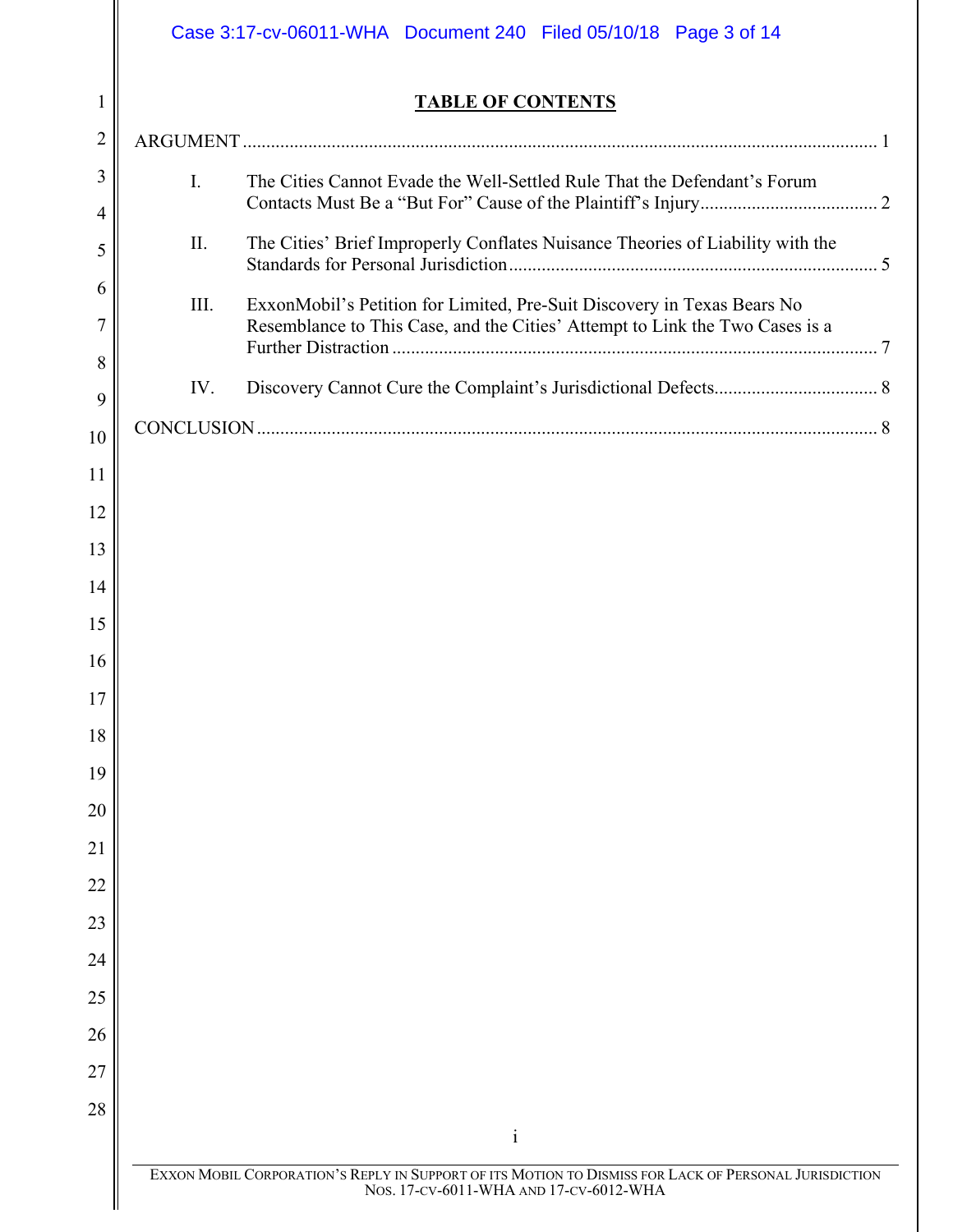|                | Case 3:17-cv-06011-WHA Document 240 Filed 05/10/18 Page 4 of 14                   |
|----------------|-----------------------------------------------------------------------------------|
| 1              |                                                                                   |
| 2              | <b>TABLE OF AUTHORITIES</b>                                                       |
| 3              | Page(s)                                                                           |
| $\overline{4}$ | <b>CASES</b>                                                                      |
| 5              | AEP v. Connecticut,                                                               |
| 6<br>7         | AT&T Co. v. Compagnie Bruxelles Lambert,                                          |
| 8<br>9         | Bristol-Myers Squibb v. Superior Court,                                           |
| 10             | Burrage v. United States,                                                         |
| 11<br>12       | Campanelli v. Image First Unif. Rental Serv., Inc.,                               |
| 13<br>14       | Cent. States, Se. & Sw. Areas Pension Fund v. Reimer Express World Corp.,         |
| 15             | Daimler AG v. Bauman,                                                             |
| 16<br>17       | Dubose v. Bristol-Myers Squibb Co.,                                               |
| 18<br>19       | E.E.O.C. v. AMX Communications, Ltd.,                                             |
| 20             | Exxon Mobil v. Att'y Gen.,                                                        |
| 21<br>22       | GCIU-Employer Retirement Fund v. Coleridge Fine Arts,                             |
| 23<br>24       | Hendricks v. New Video Channel America,                                           |
| 25             | Keeton v. Hustler Magazine,                                                       |
| 26             | Kingsley Capital Management, LLC v. Members of Bd. of Directors of Park Ave. Bank |
| 27             | of New York as of 2008,                                                           |
| 28             | $\ddot{\mathbf{i}}$                                                               |

 $\mathsf{\mathsf{I}}$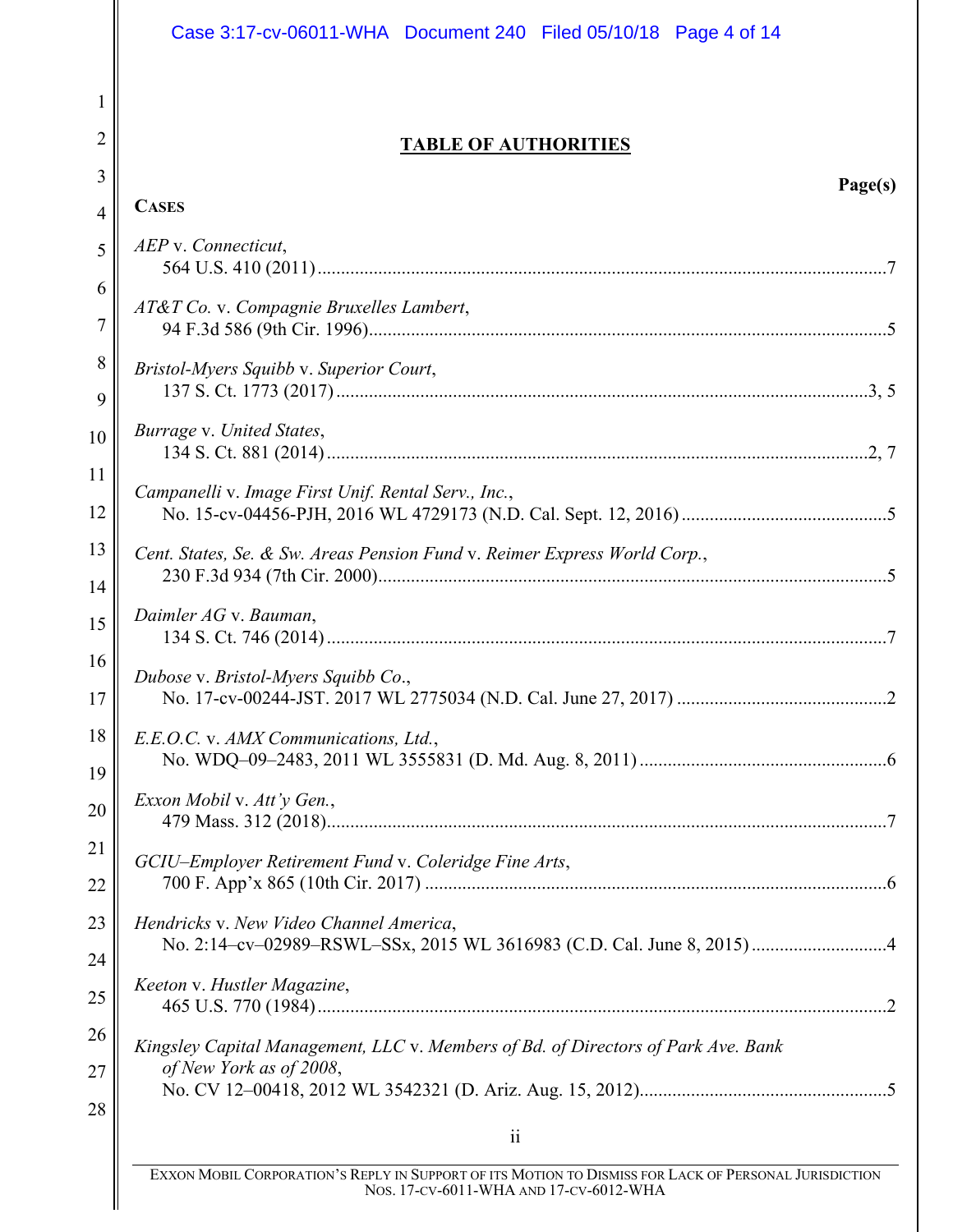|                                | Case 3:17-cv-06011-WHA Document 240 Filed 05/10/18 Page 5 of 14                                                                                 |
|--------------------------------|-------------------------------------------------------------------------------------------------------------------------------------------------|
| $\mathbf{1}$<br>$\overline{2}$ | Massachusetts v. EPA,                                                                                                                           |
| 3                              | Mavrix v. Brand Technologies,                                                                                                                   |
| $\overline{4}$<br>5            | Mendez v. Pure Foods Management Group, Inc.,                                                                                                    |
| 6<br>7                         | Native Vill. of Kivalina v. ExxonMobil Corp.,                                                                                                   |
| 8                              | Native Vill. of Kivalina v. ExxonMobil Corp.,                                                                                                   |
| 9<br>10                        | Shute v. Carnival,                                                                                                                              |
| 11<br>12                       | Walden v. Fiore,                                                                                                                                |
| 13                             | Wilden Pump & Engineering Co. v. Versa-Matic Tool, Inc.,                                                                                        |
| 14                             | <b>OTHER AUTHORITIES</b>                                                                                                                        |
| 15                             |                                                                                                                                                 |
| 16                             |                                                                                                                                                 |
| 17                             |                                                                                                                                                 |
| 18                             |                                                                                                                                                 |
| 19                             |                                                                                                                                                 |
| 20                             |                                                                                                                                                 |
| 21                             |                                                                                                                                                 |
| 22                             |                                                                                                                                                 |
| 23                             |                                                                                                                                                 |
| 24                             |                                                                                                                                                 |
| 25                             |                                                                                                                                                 |
| 26<br>27                       |                                                                                                                                                 |
| 28                             |                                                                                                                                                 |
|                                | $\overline{111}$                                                                                                                                |
|                                | EXXON MOBIL CORPORATION'S REPLY IN SUPPORT OF ITS MOTION TO DISMISS FOR LACK OF PERSONAL JURISDICTION<br>Nos. 17-CV-6011-WHA AND 17-CV-6012-WHA |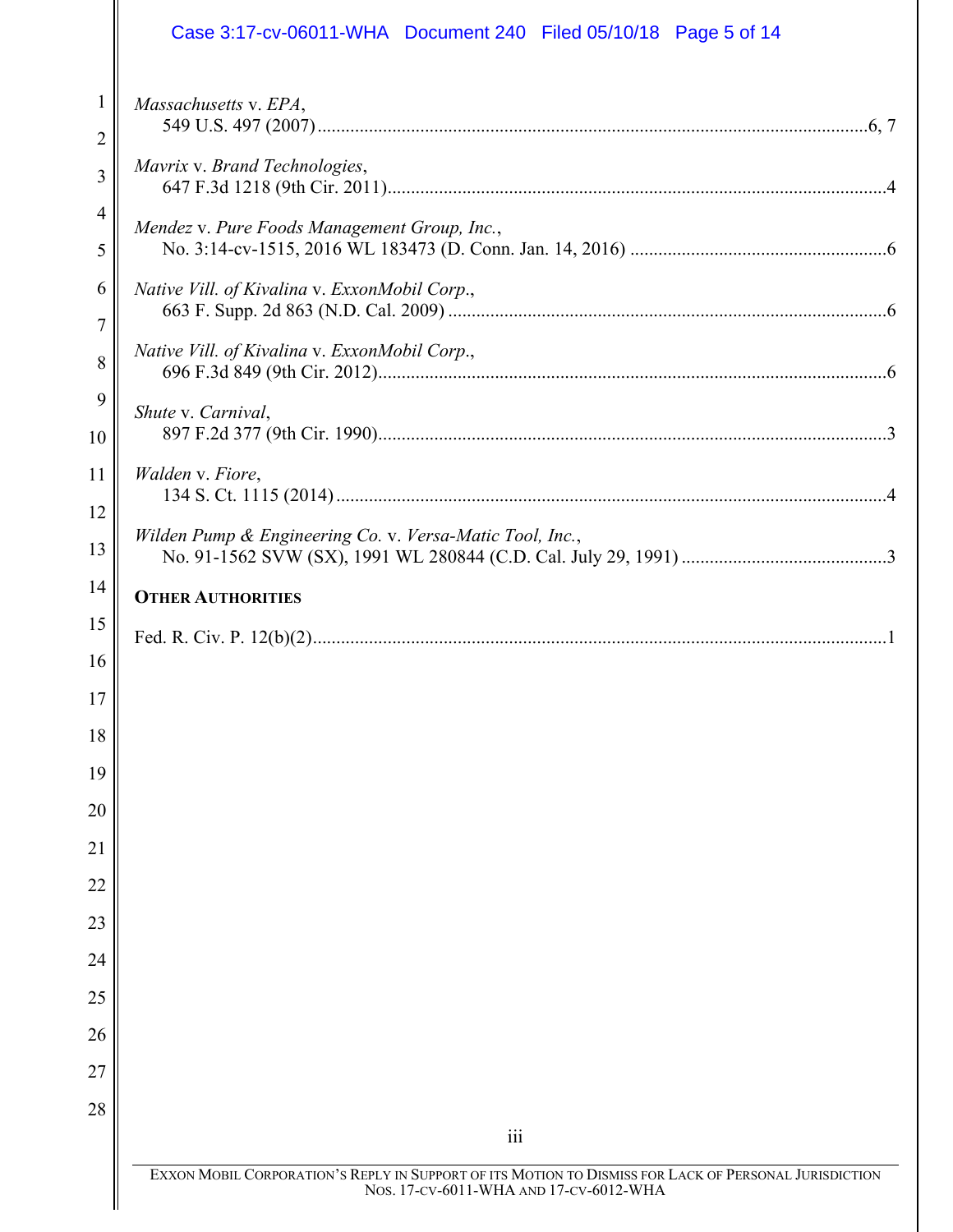# **REPLY MEMORANDUM OF POINTS AND AUTHORITIES**

Defendant Exxon Mobil Corporation ("ExxonMobil") respectfully submits this reply memorandum of points and authorities in support of its motion pursuant to Federal Rule of Civil Procedure 12(b)(2) to dismiss it from this case for lack of personal jurisdiction.

## <span id="page-5-1"></span>**ARGUMENT**

6 7 8 9 10 11 12 13 14 15 16 17 In its opening brief, ExxonMobil demonstrated that a plaintiff seeking to hale an out-of-state defendant into court must plead that the plaintiff's injuries would not have occurred absent the defendant's contacts with the forum state. This is undisputed. (Opp. 7.) Rather than attempt to meet this standard, the Cities' opposition brief resorts to distraction and distortion, creating caricatures for the apparent purpose of setting up straw men to be knocked down. But the sweeping propositions the Cities try to lay at ExxonMobil's feet appear nowhere in its motion to dismiss. Contrary to the Cities' suggestion, ExxonMobil has never contended "that its California-based contribution to global warming must cause *all* of the injury to the Plaintiffs." (Opp. 1 (emphasis added).) Nor does ExxonMobil contend "that *all* the tortious conduct must occur in the forum" for a defendant to be amenable to suit there. (*Id.* (emphasis added).) All that ExxonMobil asks is for the Court to apply the due process protections afforded by settled law, which require the Cities to plead that their claimed injuries *would not have occurred* but for ExxonMobil's contacts *with California*.

The Cities have not done so. Instead, in responding to ExxonMobil's simple request, the Cities offer two primary arguments: (1) that a *contribution* to a harm, however attenuated, suffices to establish "but for" causation, and (2) that personal jurisdiction must be proper because the Cities can purportedly establish ExxonMobil's liability *without* proving "but for" causation. Neither of these arguments finds any support in the law. Contrary to the Cities' arguments, "but for" causation means what it says, and a broad theory of liability cannot substitute for the forum contacts necessary to support personal jurisdiction. As ExxonMobil's opening brief made clear, and the Cities do not seriously dispute, any contrary rules would provide an end-run around the boundaries of due process repeatedly marked by the Supreme Court, and would require ExxonMobil to defend *all* of its historical business activities wherever it has conducted *any* of its historical business activities. Despite having now

28

18

19

20

21

22

23

24

25

26

27

1

2

3

4

<span id="page-5-0"></span>5

EXXON MOBIL CORPORATION'S REPLY IN SUPPORT OF ITS MOTION TO DISMISS FOR LACK OF PERSONAL JURISDICTION NOS. 17-CV-6011-WHA AND 17-CV-6012-WHA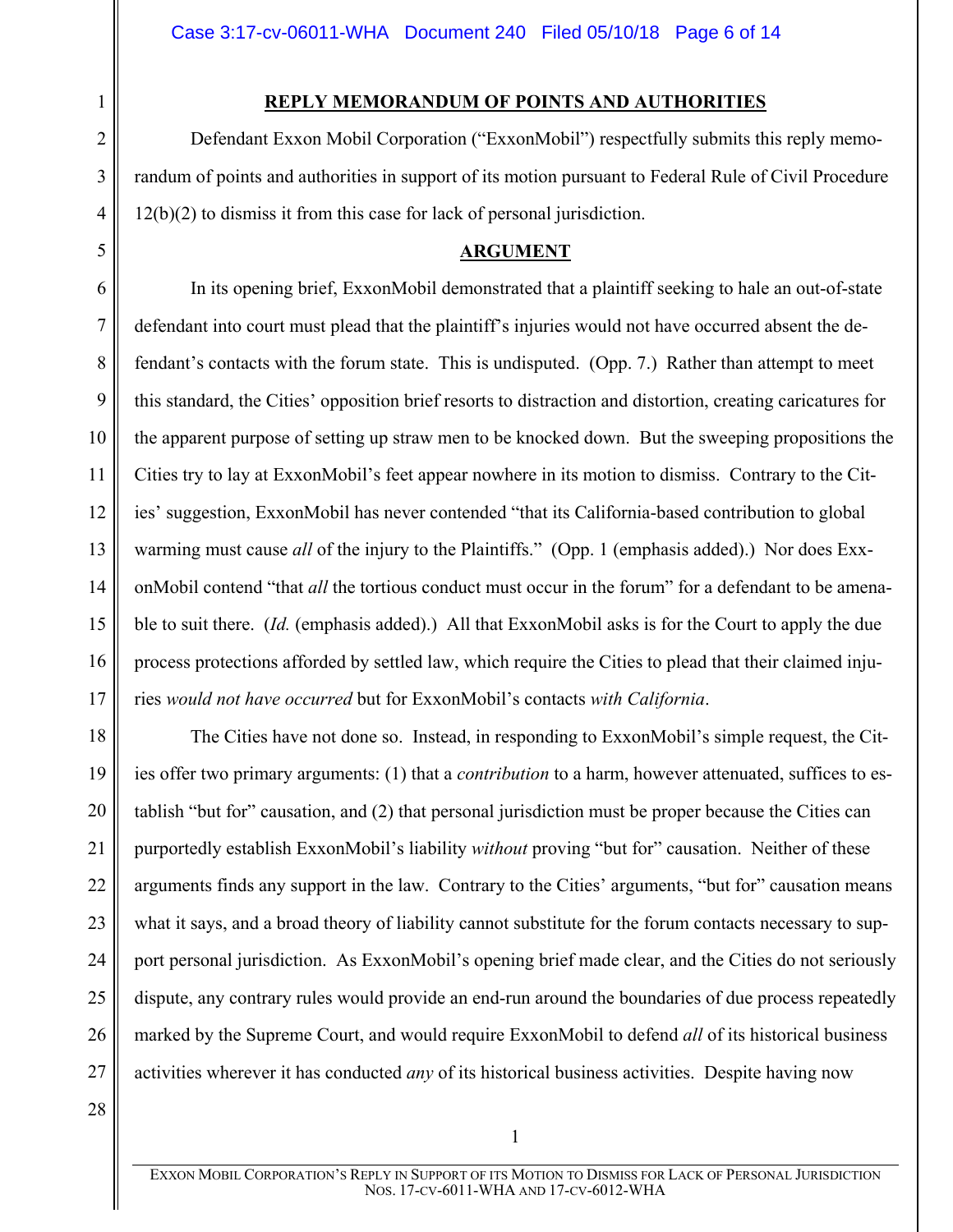1

2

3

4

5

6

7

8

<span id="page-6-1"></span>9

10

11

12

13

<span id="page-6-2"></span>14

amended their complaint in response to a motion to dismiss relying on these very principles, the Cities' pleading remains deficient. The Court should grant ExxonMobil's motion to dismiss.

<span id="page-6-0"></span>**I. The Cities Cannot Evade the Well-Settled Rule That the Defendant's Forum Contacts Must Be a "But For" Cause of the Plaintiff's Injury**

The Cities do not dispute that due process requires a plaintiff to establish that, "but for" a defendant's forum contacts, the plaintiff's injury would not have occurred. (Opp. 7 ("The second prong of the personal jurisdiction test involves a causal analysis. The Ninth Circuit has adopted a but-for test").) Yet the Cities do not claim that such a causal linkage exists. Instead, citing a smattering of dated or inapposite opinions, the Cities appear to suggest that the "but for" causation requirement does not mean what it says. The cases cited by the Cities simply do not support this assertion, and the Supreme Court has explicitly rejected the theory advanced by the Cities: that an action can be a "but for" cause of a result when it merely contributes to that result. *See Burrage* v. *United States*, 134 S. Ct. 881, 890-91 (2014) (rejecting an interpretation that "would treat as a cause-in-fact every act or omission that makes a positive incremental contribution, however small, to a particular result.")

15 16 17 18 19 20 21 22 23 24 25 26 In pressing this point, the Cities rely heavily on Judge Tigar's recent decision in *Dubose* v. *Bristol-Myers Squibb Co*., No. 17-cv-00244-JST. 2017 WL 2775034 (N.D. Cal. June 27, 2017), which they claim stands for the proposition that personal jurisdiction may be proper under the "but for" test even if relevant conduct occurred in "California and many other states." (Opp. 8.) But *Dubose* simply held that the plaintiff's "injuries would not have occurred but for Bristol-Myers's and AstraZeneca's contacts with California because the [drug's] clinical trials conducted here were part of the unbroken chain of events leading to Plaintiff's alleged injury." *Dubose* at \*3. The Cities emphasize that *Dubose* concluded that the defendant's conduct in California was merely "*part of*" the causal chain. (Opp. 9.) But that observation just highlights the question the Cities' amended complaint does not answer: would the Cities' claimed injuries have occurred absent the small fraction of ExxonMobil's conduct that occurred in California? The amended complaint's failure to answer this question is fatal.

<span id="page-6-3"></span>27 28 The Cities also cite the nearly 35 year old case of *Keeton* v. *Hustler Magazine*, 465 U.S. 770 (1984) which, according to the Cities, stands for the proposition that a plaintiff seeking "nationwide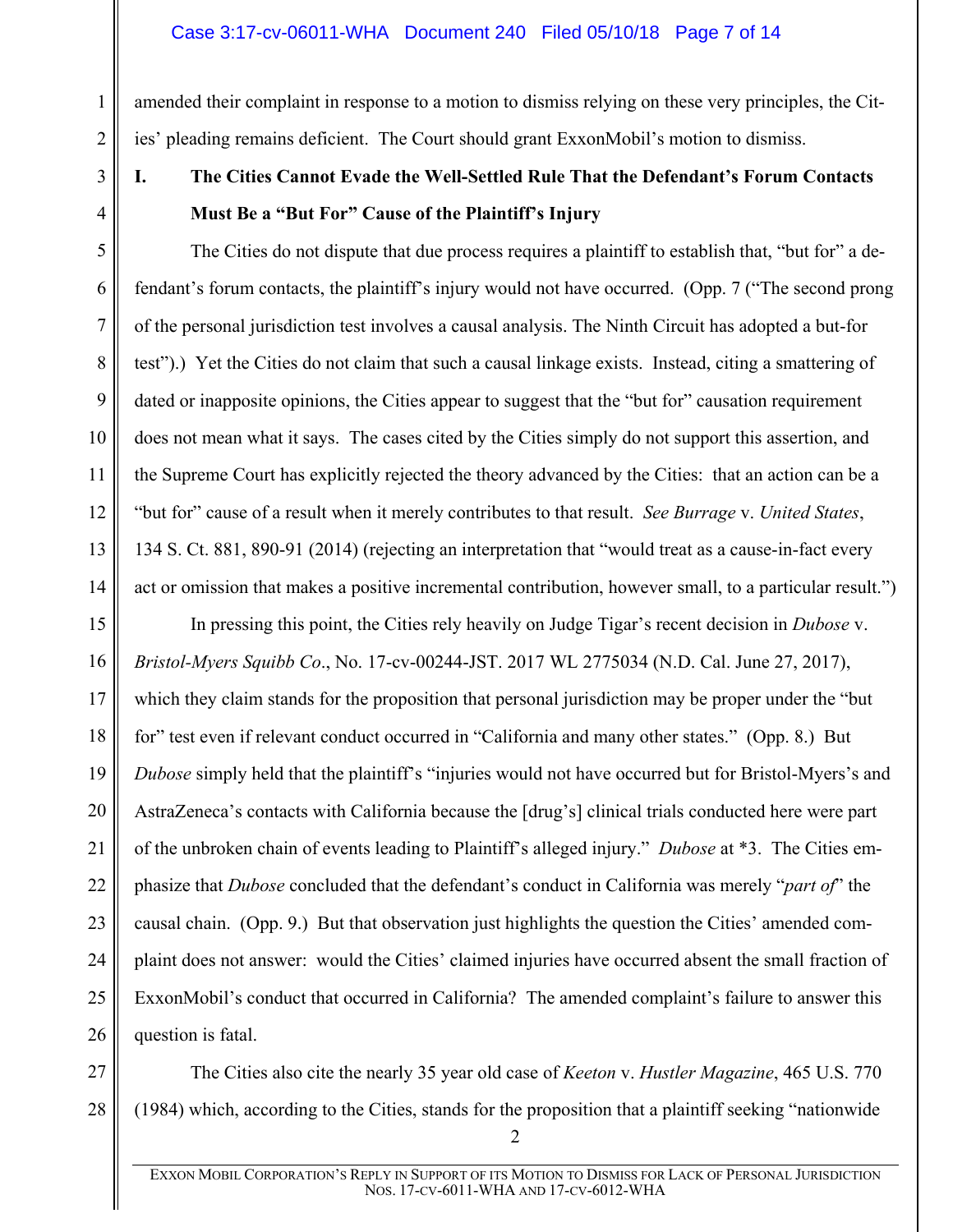## <span id="page-7-0"></span>Case 3:17-cv-06011-WHA Document 240 Filed 05/10/18 Page 8 of 14

1

2

3

4

5

6

7

<span id="page-7-1"></span>8

damages" may bring suit wherever a defendant can be found "carrying on a part of its general business." (Opp. 8 (citing *Keeton*, 465 U.S. at 775).) Less than a year ago, however, the Supreme Court declined to adopt this interpretation of *Keeton*. In *Bristol-Myers Squibb* v. *Superior Court*, the Court rejected reliance on *Keeton*, explaining that, in *Keeton*, the Court "relied principally on the connection between the circulation of the magazine in New Hampshire and damage allegedly caused within the State"—in-state conduct *causing* an in-state injury. 137 S. Ct. 1773, 1782 (2017). And as particularly pertinent here, *Bristol-Myers Squibb* explicitly *rejected* the notion that *Keeton* authorizes personal jurisdiction over claims seeking to recover for injuries *not* caused by forum conduct. *Id.*

9 10 11 12 13 14 15 16 17 Similarly unavailing is the Cities' reliance on *Shute* v. *Carnival*, 897 F.2d 377 (9th Cir. 1990), which the Cities cite for the proposition that a defendant can be haled into court wherever it advertises, even if the conduct at issue did not occur in the forum. (Opp. 8 n.39.) *Shute* was a slip-and-fall case where the plaintiff, a Washington resident, was injured on a cruise ship off the coast of Mexico. 897 F.2d at 379. And in *Shute*, the Court determined that *but for* Carnival's partnership with travel agents *in Washington* through which plaintiff booked the cruise, the plaintiff would not have suffered the injury. *Id.* at 386. While *Shute* makes clear that there may be many links in a causal chain, it does not undercut the well-settled requirement that the defendant's in-state conduct must constitute a "but for" cause of plaintiff's alleged injury—which the Cities' complaint fails to allege.

<span id="page-7-2"></span>18 19 20 21 22 23 24 25 26 27 28 The Cities also find no refuge in the 27 year old unreported decision of the Central District of California in the patent case of *Wilden Pump & Engineering Co.* v. *Versa-Matic Tool, Inc.*, No. 91- 1562 SVW (SX), 1991 WL 280844 (C.D. Cal. July 29, 1991). The Cities claim that, in *Wilden Pump*, the Court "rejected an interpretation of the but-for test that would require just the California sales to cause the injury." (Opp. 9.) But *Wilden Pump* does not apply here. In *Wilden Pump*, the Court recognized that "[p]atent infringement, [. . .] creates a cause of action every time an infringing product is sold" and the defendant *had* sold products in California—that is to say, the defendant's *instate* conduct (selling products) created a legally cognizable injury in California. *Wilden Pump*, 1991 WL 280844, at \*4. That is simply not the case here, where the Cities' complaint does not, and cannot, concretely plead that the Cities' claimed injuries would not have occurred "but for" ExxonMobil's conduct *in California*. Moreover, *Wilden Pump* relied heavily on the interpretation of *Keeton*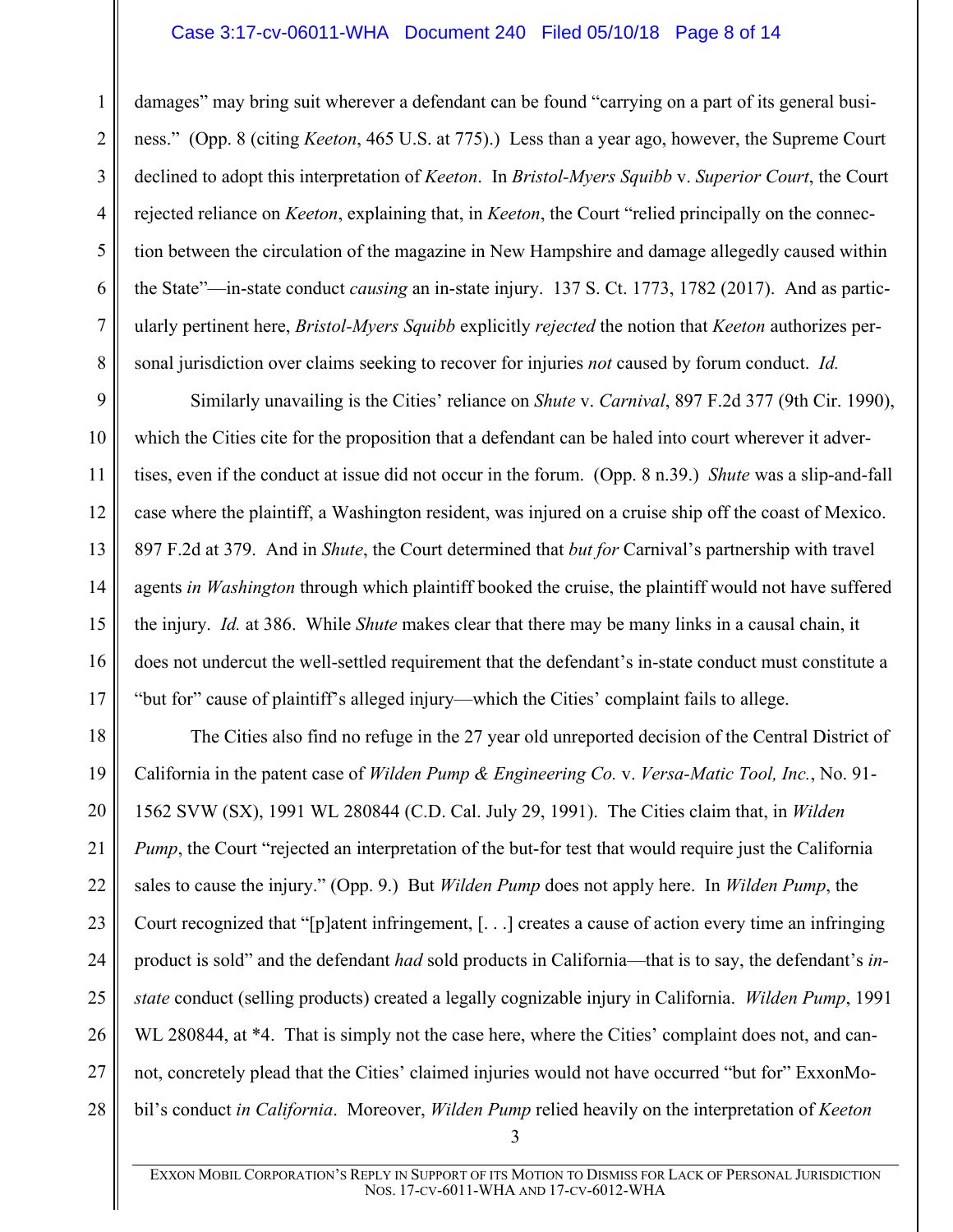# <span id="page-8-1"></span>Case 3:17-cv-06011-WHA Document 240 Filed 05/10/18 Page 9 of 14

that the Supreme Court rejected in *Bristol-Myers Squibb*. *See id.* (describing *Keeton* as authorizing jurisdiction when "the bulk of the harm done to the plaintiff was outside of the forum state.").

<span id="page-8-0"></span>The copyright cases cited by the Cities—*Mavrix* v. *Brand Technologies*, 647 F.3d 1218 (9th Cir. 2011) and *Hendricks* v. *New Video Channel America*, No. 2:14–cv–02989–RSWL–SSx, 2015 WL 3616983 (C.D. Cal. June 8, 2015)—are likewise of no assistance. First, *Mavrix* did not address the "but for" causation requirement at all, but rather focused on whether providing access to infringing photographs to California residents through a website sufficed to constitute "purposeful availment." 647 F.3d at 1228. Moreover, *Mavrix* held that the conduct directed to California residents *did* cause an injury in this forum, reasoning that "a significant number of Californians would have bought publications such as People and Us Weekly in order to see the photos," had the photos not been distributed for free. *Id.* at 1231-32.

12 13 14 15 16 17 18 19 20 21 Similarly, *Hendricks* found jurisdiction proper where the plaintiff's injury would not have occurred absent the defendants' conduct in California. In *Hendricks*, the plaintiff claimed, in essence, that the defendants had stolen his idea for a television show based on a screenplay he had developed and shared with them. 2015 WL 3616983, at \*1. The court in *Hendricks* found jurisdiction proper because of the defendants' "promotion of [the television show] via meetings in California, including at least one meeting with [an] agent . . . as well as [a defendant's] coordination of the distribution of the [s]eries in California." *Id.* at \*7. *Hendricks* thus stands for the unremarkable proposition that a defendant can be sued in California if it negotiates and effectuates a copyright infringement scheme in the state. It bears no resemblance to this case, where the Cities have not pled that ExxonMobil's conduct in California is a "but for" cause of their claimed injuries.<sup>[1](#page-8-3)</sup>

None of the Cities' cases undermines the well-settled rule that a defendant may not be haled into court in California unless its in-state contacts were a "but-for" cause of the plaintiffs' alleged injury. Indeed, the Cities fail to meaningfully join issue with the argument that they have already *twice*  taken the position their claims are *not* dependent on activities in any particular location. (Br. 11-12.)

26

<span id="page-8-3"></span>27

28

22

23

24

25

1

2

3

4

5

6

7

8

9

10

<span id="page-8-2"></span> $<sup>1</sup>$  The Cities' opposition may also be interpreted to suggest that a mere injury in a forum is sufficient.</sup> But the Supreme Court has "made clear that mere injury to a forum resident is not a sufficient connection to the forum" to support jurisdiction. *Walden* v. *Fiore*, 134 S. Ct. 1115, 1125 (2014).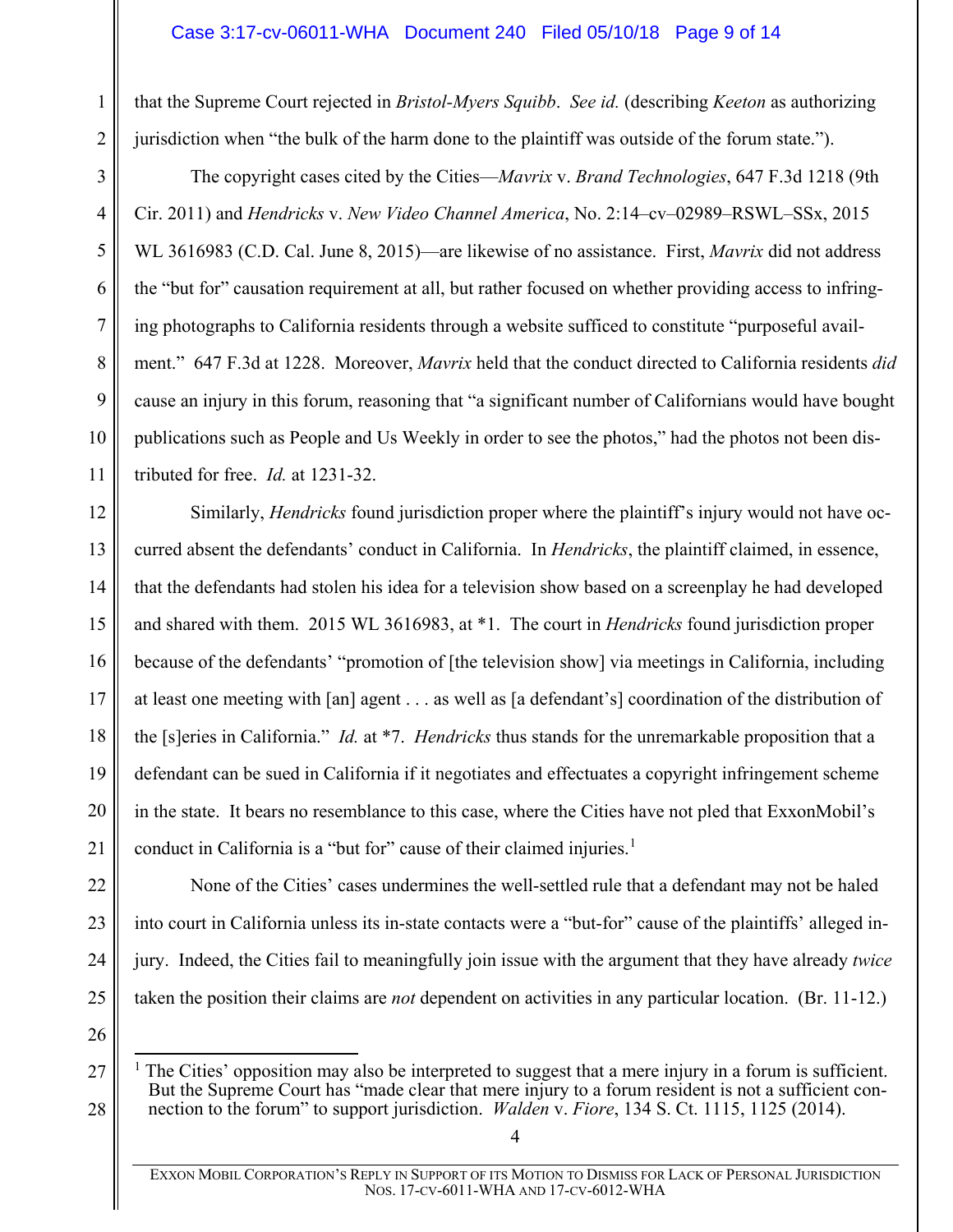Attempting to gloss over the inconsistency in their litigation positions, the Cities offer one sentence in a footnote, asserting that their claims "stem from all the conduct" of ExxonMobil. (Opp. 9 n.46.)<sup>[2](#page-9-6)</sup>

# <span id="page-9-0"></span>**II. The Cities' Brief Improperly Conflates Nuisance Theories of Liability with the Standards for Personal Jurisdiction**

<span id="page-9-3"></span>5 6 7 8 9 10 11 12 13 The Cities also suggest that jurisdiction is proper because common law nuisance purportedly permits the imposition of liability without strict "but for" causation. (Opp. 10-11.) "The problem with this argument is that it confuses a basis for liability  $[\,\dots]$  with a basis for jurisdiction under the Due Process Clause." *Campanelli* v. *Image First Unif. Rental Serv., Inc.*, No. 15-cv-04456-PJH, 2016 WL 4729173, at \*7 (N.D. Cal. Sept. 12, 2016) (granting motion to dismiss where the purported links between a defendant and forum were artifacts of the substantive law to be applied, the Fair Labor Standards Act, but did not satisfy due process). Yet under controlling case law, plaintiff "may not use liability as a substitute for personal jurisdiction." *AT&T Co.* v. *Compagnie Bruxelles Lambert*, 94 F.3d 586, 590–91 (9th Cir. 1996). The Ninth Circuit has gone so far as to caution that, even where jurisdictional principles may "undercut" a law's "sweeping purpose," it remains the case that "liability is not to be conflated with amenability to suit in a particular forum." *Id.*; *see also Kingsley Capital Management, LLC* v. *Members of Bd. of Directors of Park Ave. Bank of New York as of 2008*, No. CV 12–00418, 2012 WL 3542321, at \*5 (D. Ariz. Aug. 15, 2012) (observing that "the Ninth Circuit" has "rejected the notion that the scope of liability affected personal jurisdiction.")

<span id="page-9-1"></span>And the Ninth Circuit is not alone. For example, the Seventh Circuit has also held that due process requires more than "transmogrify[ing] insufficient minimum contacts into a basis for personal jurisdiction by making these contacts elements of a cause of action . . . ." *Cent. States, Se. & Sw. Areas Pension Fund* v. *Reimer Express World Corp.*, 230 F.3d 934, 944 (7th Cir. 2000) (holding that "[t]he fact that a defendant would be liable under a statute if personal jurisdiction over it could be

<span id="page-9-6"></span><sup>2</sup> The Cities' statement that their claims "stem from all the conduct" of ExxonMobil is an implicit concession that they can only bring suit where ExxonMobil is subject to *general* jurisdiction. To allow suits challenging "all the conduct" of an out-of-state defendant in the guise of specific jurisdiction would be to endorse a "loose and spurious form of general jurisdiction" that the Supreme Court in *Bristol-Myers Squibb* rejected less than a year ago. 137 S. Ct. at 1781.

<span id="page-9-5"></span><span id="page-9-4"></span><span id="page-9-2"></span>5

1

2

3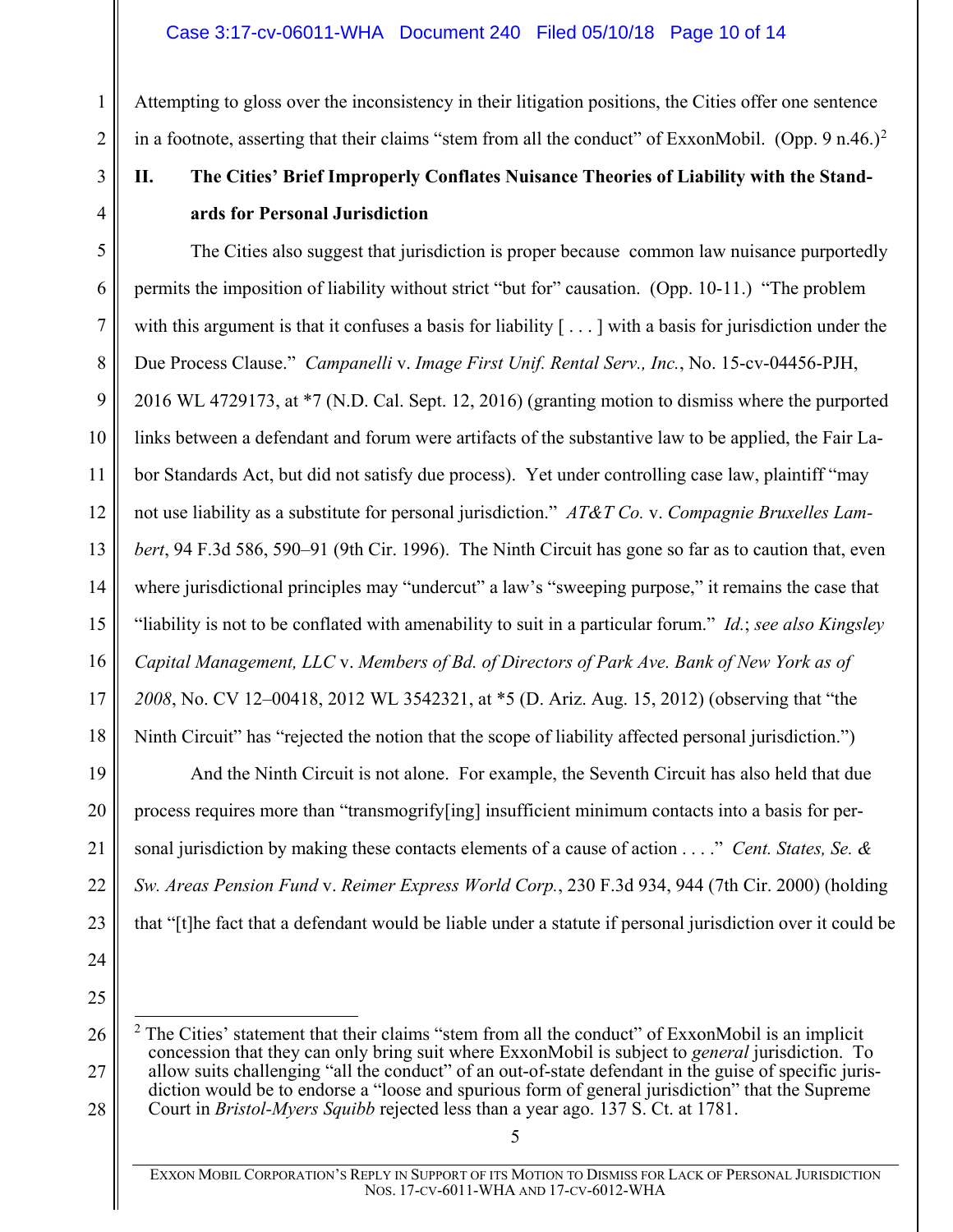# <span id="page-10-4"></span>Case 3:17-cv-06011-WHA Document 240 Filed 05/10/18 Page 11 of 14

1

2

3

4

15

16

17

18

19

20

21

22

obtained is irrelevant to the question of whether such jurisdiction can be exercised.").<sup>[3](#page-10-6)</sup> The same distinction between principles of liability and principles of jurisdiction forecloses the Cities' complaint that ExxonMobil must be subject to jurisdiction because it could be liable under California nuisance law.<sup>[4](#page-10-7)</sup>

5 6 7 8 9 10 11 12 13 14 That distinction renders irrelevant the Cities' extended discussion of other cases where, they claim, nuisance-like theories of liability have been endorsed in the climate change context. Yet even the Cities' description of these irrelevant cases is distorted. The Cities begin by claiming that ExxonMobil has somehow "improperly" relied upon the squarely-on-point reasoning in *Native Vill. of Kivalina* v. *ExxonMobil Corp*., 663 F. Supp. 2d 863, 880 (N.D. Cal. 2009), which observed that climate change injuries are, by their nature, not traceable to the conduct of any discrete defendant. (Opp. 12.) ExxonMobil's reliance on *Kivalina* is "improper," the Cities say, because the pertinent portion was "implicitly reversed" by the Ninth Circuit's affirmance of the District Court's decision on other grounds. 696 F.3d 849 (9th Cir. 2012); (Opp. 12.) That assertion may surprise the Ninth Circuit, which *explicitly* stated that it "need not, and do[es] not, reach any other issue urged by the

<span id="page-10-5"></span><span id="page-10-2"></span>parties" aside from the applicability of federal common law. 696 F.3d at 858.

Similarly unenlightening is the Cities' description of *Massachusetts* v. *EPA*, 549 U.S. 497 (2007), in which the Commonwealth of Massachusetts challenged the EPA's denial of a petition to compel a rulemaking process to regulate greenhouse gas emissions. The Cities claim that *Massachusetts* v. *EPA* demonstrates that climate change injuries can be traced to particular conduct so as to generate standing. (Opp. 12.) But the Cities' argument ignores that the analysis in *Massachusetts* v. *EPA* was heavily influenced by the fact that the challenged conduct was a rulemaking by a public

<span id="page-10-7"></span>27 28 It is telling that, in arguing that jurisdictional bars should not be set higher than the bar for liability, the Cities cite a case on *standing*, (Opp. 10 n.49), but ExxonMobil's personal jurisdiction motion only addresses whether the Cities' claims can proceed *in this forum*.

<span id="page-10-6"></span><span id="page-10-1"></span><sup>23</sup> 24 25 26 3 Courts throughout the country have agreed. *See, e.g.*, *GCIU–Employer Retirement Fund* v. *Coleridge Fine Arts*, 700 F. App'x 865, 869–70 (10th Cir. 2017) ("the fact a defendant would be liable under a statute if personal jurisdiction over it could be obtained is irrelevant"); *Mendez* v. *Pure Foods Management Group, Inc.*, No. 3:14-cv-1515, 2016 WL 183473, at \*6 (D. Conn. Jan. 14, 2016) ("[t]he standard . . . for purposes of liability under specific statutes is perhaps not dissimilar to a jurisdictional standard, but it is distinct, and is likely looser."); *E.E.O.C.* v. *AMX Communications, Ltd.*, No. WDQ–09–2483, 2011 WL 3555831, at \*6 (D. Md. Aug. 8, 2011) ( "[t]he laws on which the suit are based are irrelevant to the jurisdictional inquiry.")

<span id="page-10-3"></span><span id="page-10-0"></span>EXXON MOBIL CORPORATION'S REPLY IN SUPPORT OF ITS MOTION TO DISMISS FOR LACK OF PERSONAL JURISDICTION NOS. 17-CV-6011-WHA AND 17-CV-6012-WHA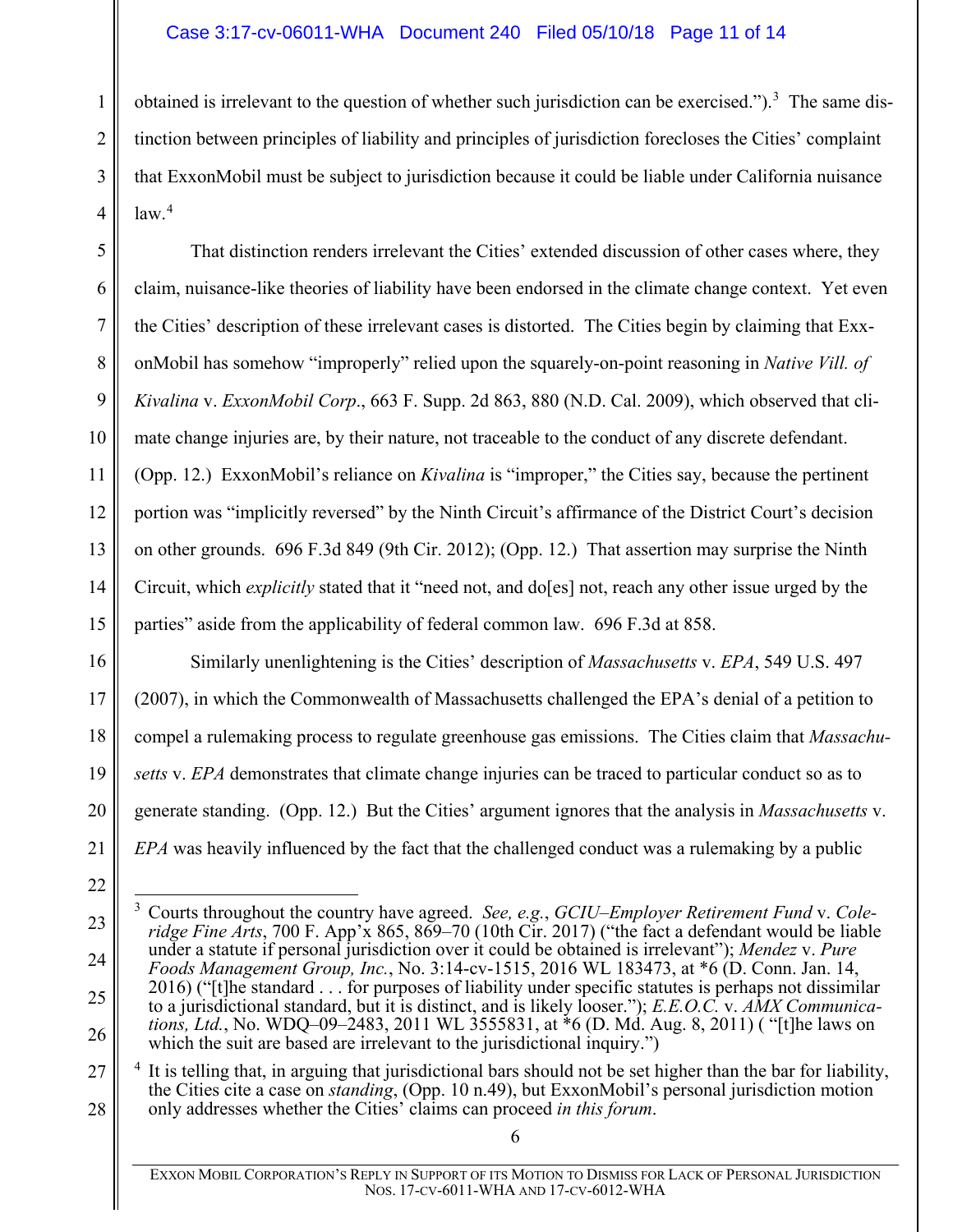# <span id="page-11-5"></span>Case 3:17-cv-06011-WHA Document 240 Filed 05/10/18 Page 12 of 14

body, and "Congress ha[d] moreover recognized a concomitant procedural right to challenge the rejection of [Massachusetts'] rulemaking petition as arbitrary and capricious." 549 U.S. at 520. That is simply not the case here, where the Cities' claims are asserted against private defendants, and the Cities have no statutory right to challenge those entities' conduct (which is, in any event, entirely legal).

<span id="page-11-1"></span>Finally, the Cities twist *AEP* v. *Connecticut*, 564 U.S. 410 (2011) beyond recognition in arguing that the Supreme Court there held that "federal common law nuisance liability can be based on conduct by defendants that merely contributes to the creation of a nuisance." (Opp. 12.) That may or may not be an accurate statement of federal common law *outside* the context of climate change, but in *AEP* the Supreme Court squarely held that federal common law nuisance claims relating to carbon dioxide emissions—which, despite the Cities' attempts at window dressing, accurately describes the claims in this case—are *displaced* by the Clean Air Act. 564 U.S. at 424. And, in any event, as set forth above, the Supreme Court has rejected the notion that "every act or omission that makes a positive incremental contribution, however small, to a particular result" is a "cause-in fact" of that result—the relevant inquiry for purposes of this motion. *Burrage*, 134 S. Ct. at 91.

<span id="page-11-2"></span>The Cities' focus on theories of *liability* is no response to ExxonMobil's motion to dismiss for lack of *jurisdiction*. Accordingly, ExxonMobil cannot be held to answer these claims in this forum.

# <span id="page-11-0"></span>**III. ExxonMobil's Petition for Limited, Pre-Suit Discovery in Texas Bears No Resemblance to This Case, and the Cities' Attempt to Link the Two Cases is a Further Distraction**

The Cities' attempt to set up a false equivalency between this litigation and ExxonMobil's petition for limited pre-suit discovery in Texas is nothing more than a distraction. By the Cities' telling, ExxonMobil's Texas petition "stretches the bounds of zealous advocacy" (Opp. 1), but this breathless (and baseless) rhetoric sheds far more heat than light. The Cities ignore the fact that, unlike here, in the Texas action ExxonMobil has alleged an injury *that would not have occurred* absent the Potential Defendants' contact with Texas.<sup>[5](#page-11-6)</sup>

25

<span id="page-11-6"></span>26

27

28

1

2

3

4

5

6

7

8

9

10

11

12

13

14

15

16

17

18

19

20

21

22

23

24

<span id="page-11-4"></span><span id="page-11-3"></span><sup>&</sup>lt;sup>5</sup> The Cities' brief trumpets that the Massachusetts state courts found personal jurisdiction over ExxonMobil based on attenuated contacts. (Opp. 6.) ExxonMobil believes that this decision is flawed and inconsistent with due process principles, which do not permit jurisdiction simply because an entity does business in a state. *Daimler AG* v. *Bauman*, 134 S. Ct. 746, 761 (2014). In any event, because of the Massachusetts case's "investigatory context," the court employed a "broaden[ed]" jurisdictional analysis not applicable here. *Exxon Mobil* v. *Att'y Gen.*, 479 Mass. 312, 315 (2018).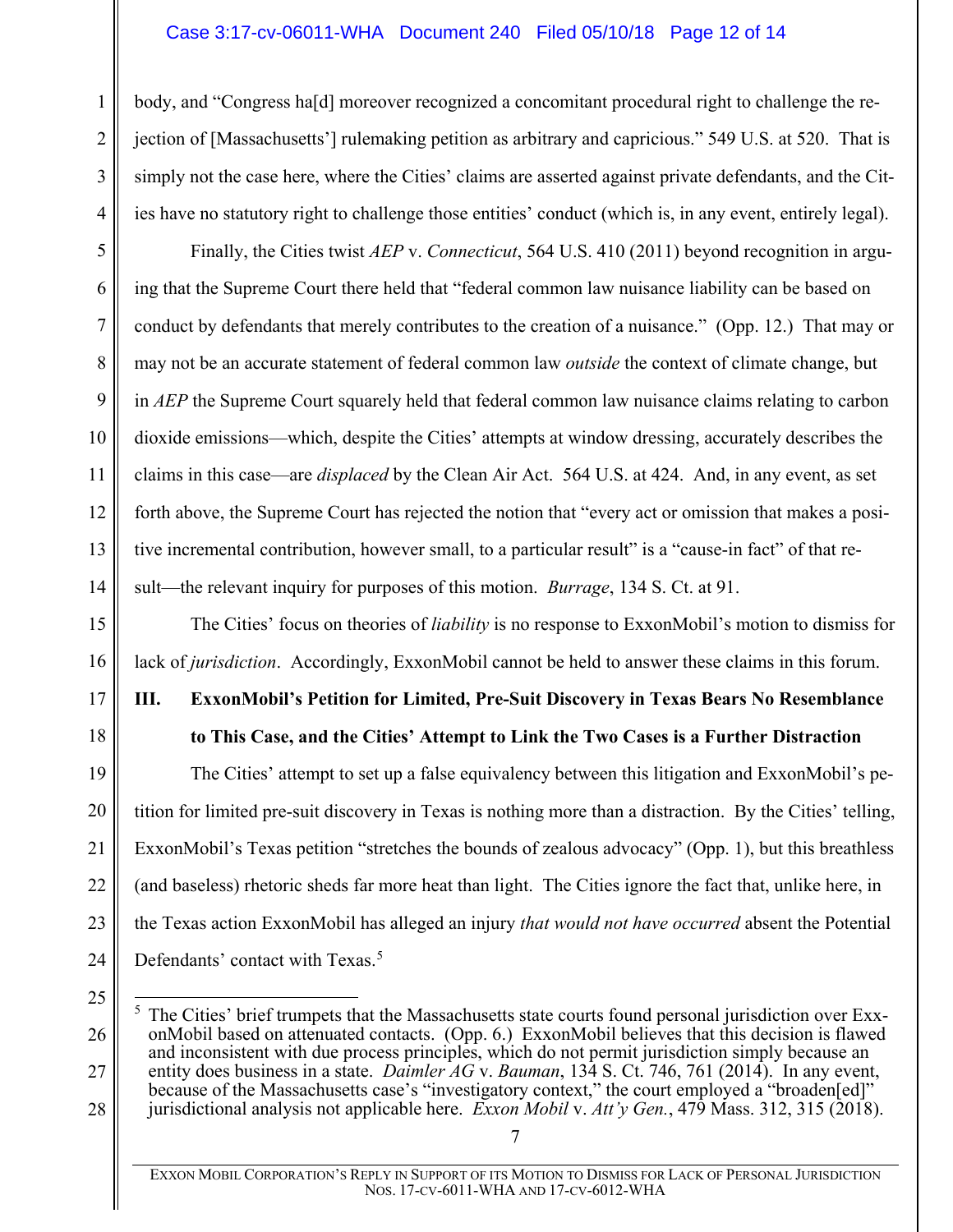#### Case 3:17-cv-06011-WHA Document 240 Filed 05/10/18 Page 13 of 14

1 2 3 4 5 6 7 8 9 10 11 12 Indeed, a Texas court has already found that it may exercise personal jurisdiction in that case because the Potential Defendants' "conduct was directed at Texas-based speech, activities, and property." (Sestito Reply Decl. Ex. 1 at ¶ 41.) And the Texas court recognized that "[a] violation of First Amendment rights occurs where the targeted speech occurs or where it would otherwise occur *but for* the violation." (*Id.* at ¶ 47 (emphasis added).) Accordingly, the Texas court concluded that "ExxonMobil exercises its First Amendment rights in Texas, and Texas is the site of the speech challenged by the Potential Defendants' lawsuits. The anticipated claims therefore concern potential constitutional torts committed in Texas." (*Id.*) Here, by contrast, the Cities complain of an injury caused by an undifferentiated, global phenomenon that, by Plaintiffs' own description, is the result of all fossil fuel combustion since the dawn of the Industrial Revolution. Unlike in ExxonMobil's Texas petition, the Cities here do not contend that their injuries *would not have occurred* absent ExxonMobil's forum contacts.

13

# <span id="page-12-0"></span>**IV. Discovery Cannot Cure the Complaint's Jurisdictional Defects**

14 15 16 17 18 19 20 21 Finally, the Cities devote a mere six lines in their fourteen page opposition brief to requesting jurisdictional discovery of ExxonMobil, purportedly to probe whether ExxonMobil is involved in the climate-related decisions of its subsidiaries or affiliates. (Opp. 14.) But even if all subsidiary or affiliate contacts with California were imputed to ExxonMobil, the Cities do not allege that the combined California-based activities of those subsidiaries and affiliates are a "but for" cause of the Cities' claimed injuries, nor could the Cities plausibly do so. Jurisdictional discovery about this issue thus cannot supply the causal link the Cities are missing, and will do nothing but create burden and delay. The Court should reject the Cities' half-hearted request for jurisdictional discovery.

**CONCLUSION**

<span id="page-12-1"></span>23 24 25 26 27 In its opening brief, ExxonMobil explained why, under the controlling law of this Circuit, it cannot be made to answer for *all* of its historical business activities wherever it had conducted *any* of its historical business activities. The Cities' opposition fails to meaningfully rebut any of ExxonMobil's arguments. For the reasons set forth herein and in ExxonMobil's opening brief, the Court should grant ExxonMobil's motion to dismiss for lack of personal jurisdiction.

28

EXXON MOBIL CORPORATION'S REPLY IN SUPPORT OF ITS MOTION TO DISMISS FOR LACK OF PERSONAL JURISDICTION NOS. 17-CV-6011-WHA AND 17-CV-6012-WHA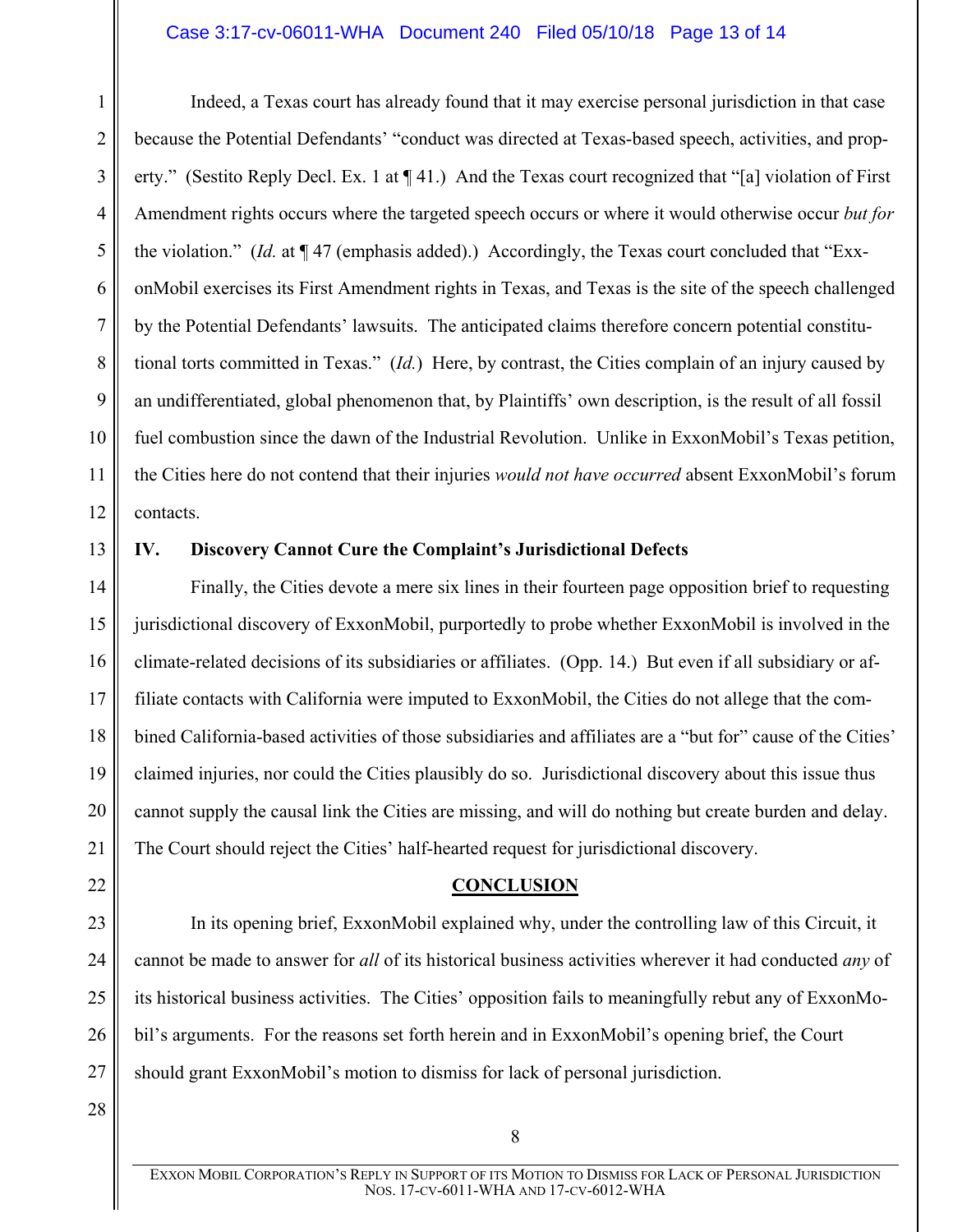# Case 3:17-cv-06011-WHA Document 240 Filed 05/10/18 Page 14 of 14

| 1              | May 10, 2018 | Respectfully submitted,                                                                                                                         |
|----------------|--------------|-------------------------------------------------------------------------------------------------------------------------------------------------|
| 2              |              |                                                                                                                                                 |
| 3              |              | By: /s/ Dawn Sestito                                                                                                                            |
| $\overline{4}$ |              | M. Randall Oppenheimer (SBN 77649)<br>Dawn Sestito (SBN 214011)<br>O'MELVENY & MYERS LLP                                                        |
| 5<br>6         |              | 400 South Hope Street<br>Los Angeles, California 90071-2899<br>Telephone: (213) 430-6000                                                        |
| 7              |              | Facsimile: (213) 430-6407<br>E-Mail: roppenheimer@omm.com                                                                                       |
| 8              |              | E-Mail: dsestito@omm.com                                                                                                                        |
| 9              |              | Theodore V. Wells, Jr. ( <i>pro hac vice</i> )<br>Daniel J. Toal (pro hac vice)                                                                 |
| 10<br>11       |              | Jaren E. Janghorbani (pro hac vice)<br>PAUL, WEISS, RIFKIND, WHARTON &<br><b>GARRISON LLP</b>                                                   |
| 12             |              | 1285 Avenue of the Americas<br>New York, New York 10019-6064                                                                                    |
| 13             |              | Telephone: (212) 373-3000<br>Facsimile: (212) 757-3990<br>E-Mail: twells@paulweiss.com                                                          |
| 14<br>15       |              | E-Mail: dtoal@paulweiss.com<br>E-Mail: jjanghorbani@paulweiss.com                                                                               |
| 16             |              | <b>Attorneys for Defendant</b><br>EXXON MOBIL CORPORATION                                                                                       |
| 17             |              |                                                                                                                                                 |
| 18             |              |                                                                                                                                                 |
| 19<br>20       |              |                                                                                                                                                 |
| 21             |              |                                                                                                                                                 |
| 22             |              |                                                                                                                                                 |
| 23             |              |                                                                                                                                                 |
| 24<br>25       |              |                                                                                                                                                 |
| 26             |              |                                                                                                                                                 |
| 27             |              |                                                                                                                                                 |
| 28             |              | 9                                                                                                                                               |
|                |              | EXXON MOBIL CORPORATION'S REPLY IN SUPPORT OF ITS MOTION TO DISMISS FOR LACK OF PERSONAL JURISDICTION<br>Nos. 17-CV-6011-WHA AND 17-CV-6012-WHA |
|                |              |                                                                                                                                                 |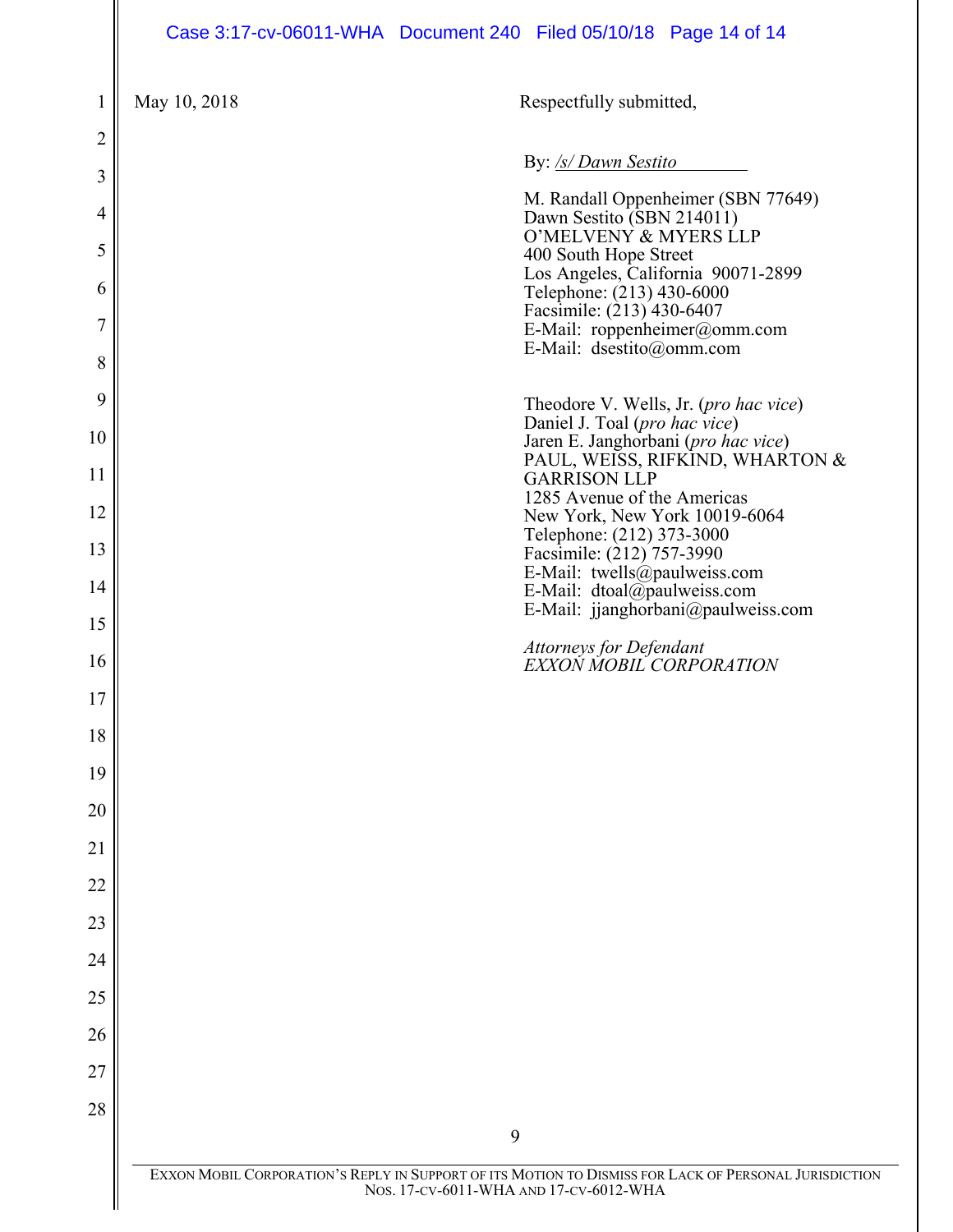|                                    | Case 3:17-cv-06011-WHA Document 240-1 Filed 05/10/18 Page 1 of 20                                                                                                                                                                                                                                                                                                                                               |                                                                                                                                                                                                                                                                                                        |  |
|------------------------------------|-----------------------------------------------------------------------------------------------------------------------------------------------------------------------------------------------------------------------------------------------------------------------------------------------------------------------------------------------------------------------------------------------------------------|--------------------------------------------------------------------------------------------------------------------------------------------------------------------------------------------------------------------------------------------------------------------------------------------------------|--|
| 1<br>2<br>3<br>4<br>5              | M. Randall Oppenheimer (SBN 77649)<br>Dawn Sestito (SBN 214011)<br>O'MELVENY & MYERS LLP<br>400 South Hope Street<br>Los Angeles, California 90071-2899<br>Telephone: (213) 430-6000<br>Facsimile: (213) 430-6407<br>E-Mail: roppenheimer@omm.com<br>E-Mail: dsestito@omm.com                                                                                                                                   |                                                                                                                                                                                                                                                                                                        |  |
| 6<br>7<br>8<br>9<br>10<br>11<br>12 | Theodore V. Wells, Jr. ( <i>pro hac vice</i> )<br>Daniel J. Toal (pro hac vice)<br>Jaren E. Janghorbani (pro hac vice)<br>PAUL, WEISS, RIFKIND, WHARTON &<br><b>GARRISON LLP</b><br>1285 Avenue of the Americas<br>New York, New York 10019-6064<br>Telephone: (212) 373-3000<br>Facsimile: (212) 757-3990<br>E-Mail: twells@paulweiss.com<br>E-Mail: dtoal@paulweiss.com<br>E-Mail: jjanghorbani@paulweiss.com |                                                                                                                                                                                                                                                                                                        |  |
| 13<br>14                           | <b>Attorneys for Defendant</b><br><b>Exxon Mobil Corporation</b>                                                                                                                                                                                                                                                                                                                                                |                                                                                                                                                                                                                                                                                                        |  |
| 15<br>16                           | UNITED STATES DISTRICT COURT<br><b>NORTHERN DISTRICT OF CALIFORNIA</b><br><b>SAN FRANCISCO DIVISION</b>                                                                                                                                                                                                                                                                                                         |                                                                                                                                                                                                                                                                                                        |  |
| 17<br>18<br>19<br>20<br>21<br>22   | CITY OF OAKLAND, a Municipal<br>Corporation, and THE PEOPLE OF THE<br>STATE OF CALIFORNIA, acting by and<br>through Oakland City Attorney, BARBARA J.<br>PARKER,<br>Plaintiff and Real Party in<br>Interest,<br>V.                                                                                                                                                                                              | First Filed Case: No. 3:17-cv-6011-WHA<br><b>Related Case:</b><br>No. 3:17-cv-6012-WHA<br><b>REPLY DECLARATION OF DAWN</b><br><b>SESTITO IN SUPPORT OF DEFENDANT</b><br><b>EXXON MOBIL CORPORATION'S</b><br><b>MOTION TO DISMISS FOR LACK OF</b><br>PERSONAL JURISDICTION<br>Case No. 3:17-cv-6011-WHA |  |
| 23<br>24<br>25<br>26<br>27         | BP P.L.C., a public limited company of<br>England and Wales, CHEVRON<br>CORPORATION, a Delaware corporation,<br>CONOCOPHILLIPS COMPANY, a Delaware<br>corporation, EXXONMOBIL<br>CORPORATION, a New Jersey corporation,<br>ROYAL DUTCH SHELL PLC, a public<br>limited company of England and Wales, and<br>DOES 1 through 10,                                                                                   | <b>HEARING</b><br>DATE: MAY 24, 2018<br>TIME: 8:00 A.M.<br>LOCATION: COURTROOM 12, 19TH FLOOR                                                                                                                                                                                                          |  |
| 28                                 | Defendants.                                                                                                                                                                                                                                                                                                                                                                                                     | THE HONORABLE WILLIAM H. ALSUP                                                                                                                                                                                                                                                                         |  |

REPLY DECLARATION OF DAWN SESTITO IN SUPPORT OF EXXON MOBIL CORPORATION'S MOTION TO DISMISS NOS. 17-CV-6011-WHA AND 17-CV-6012-WHA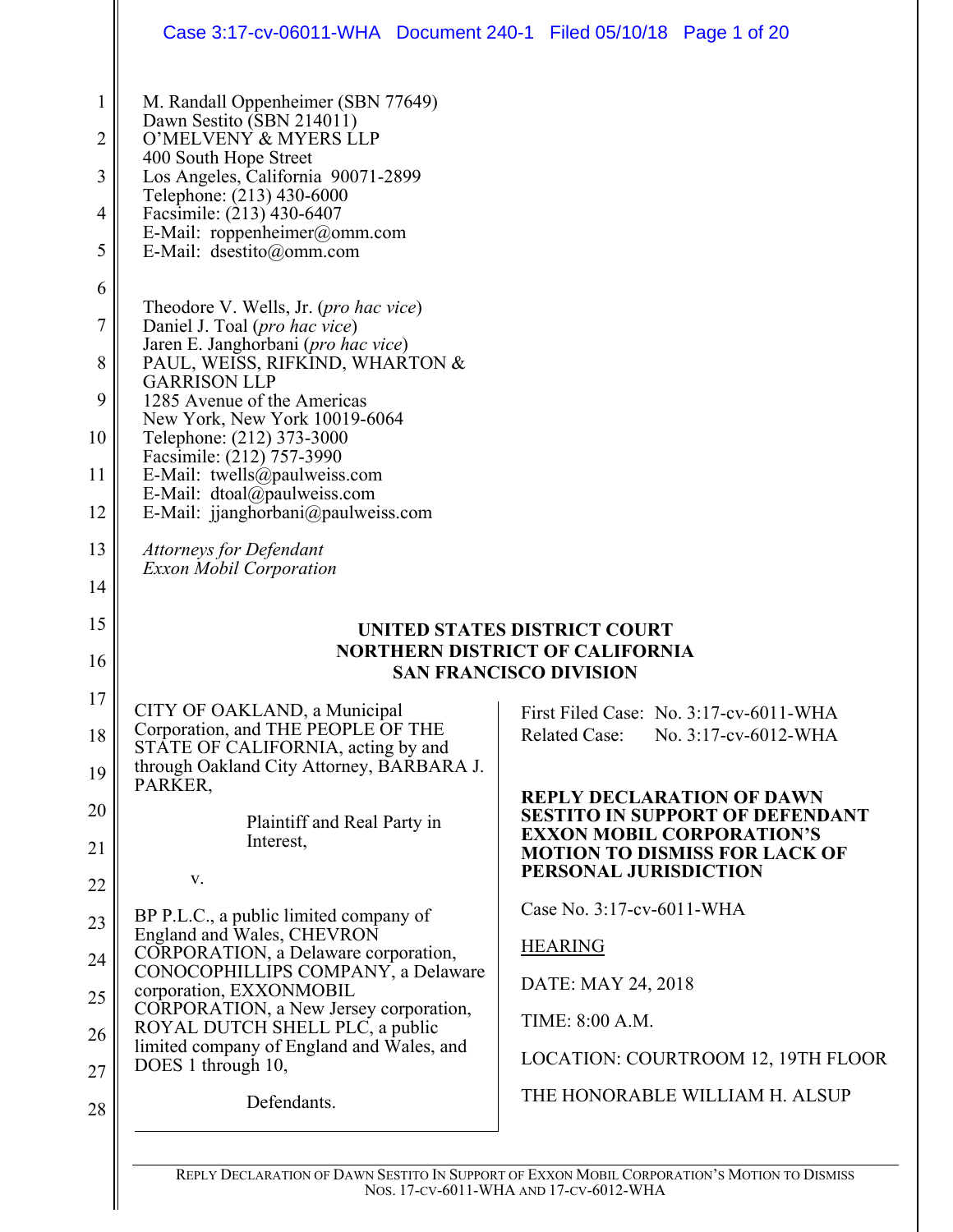|                | Case 3:17-cv-06011-WHA  Document 240-1  Filed 05/10/18  Page 2 of 20                                                                  |  |
|----------------|---------------------------------------------------------------------------------------------------------------------------------------|--|
| $\mathbf{1}$   |                                                                                                                                       |  |
| $\overline{2}$ | CITY AND COUNTY OF SAN<br>FRANCISCO, a Municipal Corporation, and<br>THE PEOPLE OF THE STATE OF<br>Case No. 3:17-cv-6012-WHA          |  |
| 3              | CALIFORNIA, acting by and through the San<br>Francisco City Attorney DENNIS J.                                                        |  |
| 4<br>5         | HERRERA,<br>Plaintiff and Real Party in                                                                                               |  |
| 6              | Interest,                                                                                                                             |  |
| $\overline{7}$ | $\mathbf{V}$ .                                                                                                                        |  |
| 8              | BP P.L.C., a public limited company of<br>England and Wales, CHEVRON                                                                  |  |
| 9              | CORPORATION, a Delaware corporation,<br>CONOCOPHILLIPS COMPANY, a Delaware                                                            |  |
| 10             | corporation, EXXONMOBIL<br>CORPORATION, a New Jersey corporation,                                                                     |  |
| 11             | ROYAL DUTCH SHELL PLC, a public<br>limited company of England and Wales, and<br>DOES 1 through 10,                                    |  |
| 12             | Defendants.                                                                                                                           |  |
| 13             |                                                                                                                                       |  |
| 14             |                                                                                                                                       |  |
| 15             |                                                                                                                                       |  |
| 16             |                                                                                                                                       |  |
| 17             |                                                                                                                                       |  |
| 18             |                                                                                                                                       |  |
| 19             |                                                                                                                                       |  |
| 20<br>21       |                                                                                                                                       |  |
| 22             |                                                                                                                                       |  |
| 23             |                                                                                                                                       |  |
| 24             |                                                                                                                                       |  |
| 25             |                                                                                                                                       |  |
| 26             |                                                                                                                                       |  |
| 27             |                                                                                                                                       |  |
| 28             |                                                                                                                                       |  |
|                |                                                                                                                                       |  |
|                | REPLY DECLARATION OF DAWN SESTITO IN SUPPORT OF EXXON MOBIL CORPORATION'S MOTION TO DISMISS<br>Nos. 17-CV-6011-WHA AND 17-CV-6012-WHA |  |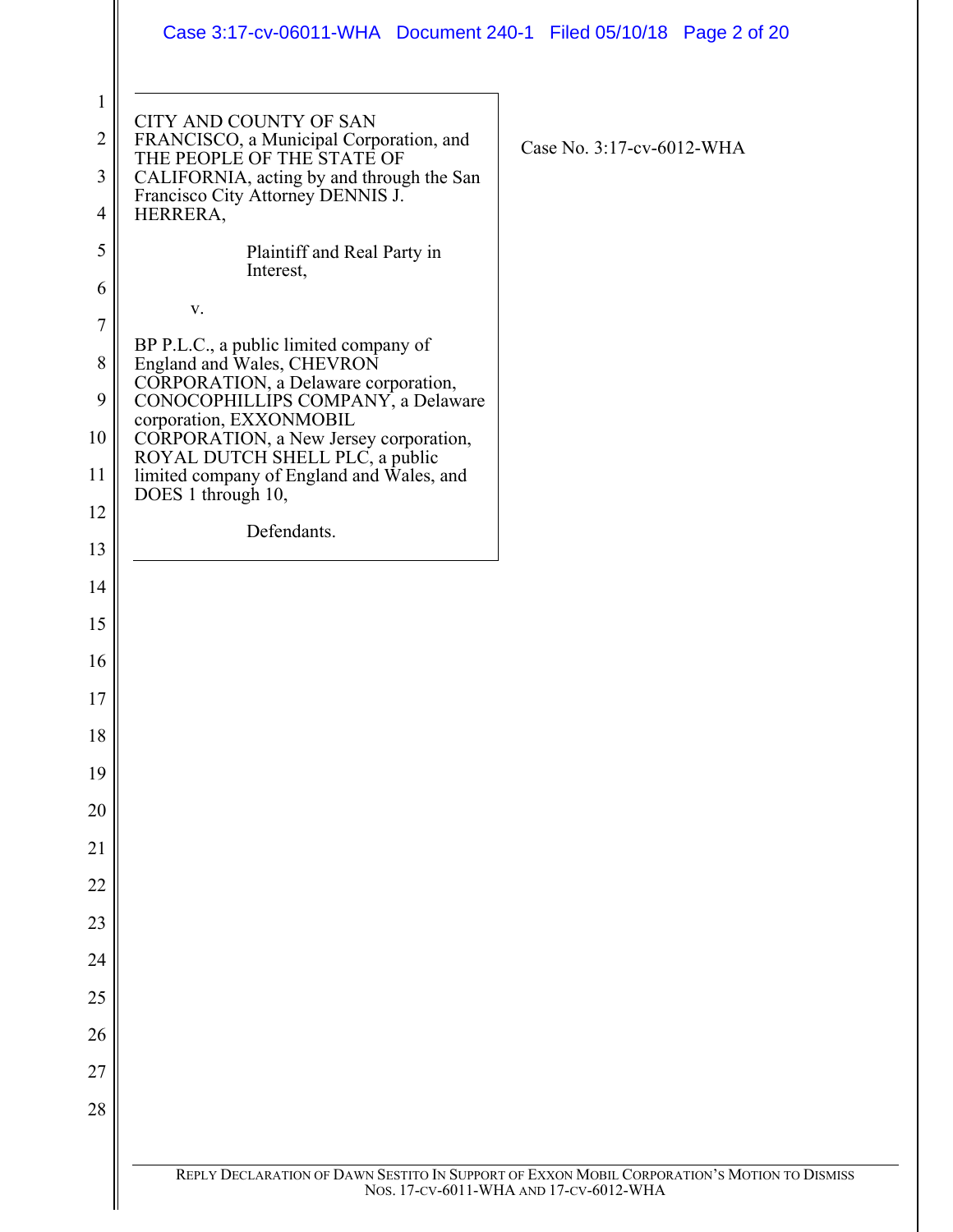# Case 3:17-cv-06011-WHA Document 240-1 Filed 05/10/18 Page 3 of 20

I, Dawn Sestito, declare as follows:

1. I am an attorney admitted to practice before the Courts of the State of California and this Court. I am a partner at O'Melveny & Myers LLP, counsel for Exxon Mobil Corporation ("ExxonMobil") in this litigation. I make this declaration upon personal knowledge and could and would competently testify to the matters below if called to do so.

2. I file this Declaration pursuant to Local Civil Rule 7-5 in support of ExxonMobil's Reply Memorandum of Points and Authorities in Support of its Motion to Dismiss for Lack of Personal Jurisdiction, filed concurrently herewith.

3. Annexed as Exhibit 1 is a true and correct copy of the Findings of Fact and Conclusions of Law in the Petition of Exxon Mobil Corporation, Cause No. 096-297222-18, in the 96th District Court of Tarrant County, Texas, signed by the Hon. R.H. Wallace, Jr. on April 24, 2018.

I declare under penalty of perjury under the laws of the United States that the foregoing is true and correct to the best of my knowledge and that this declaration was executed on May 10, 2018, in Los Angeles, California.

> */s/ Dawn Sestito* Dawn Sestito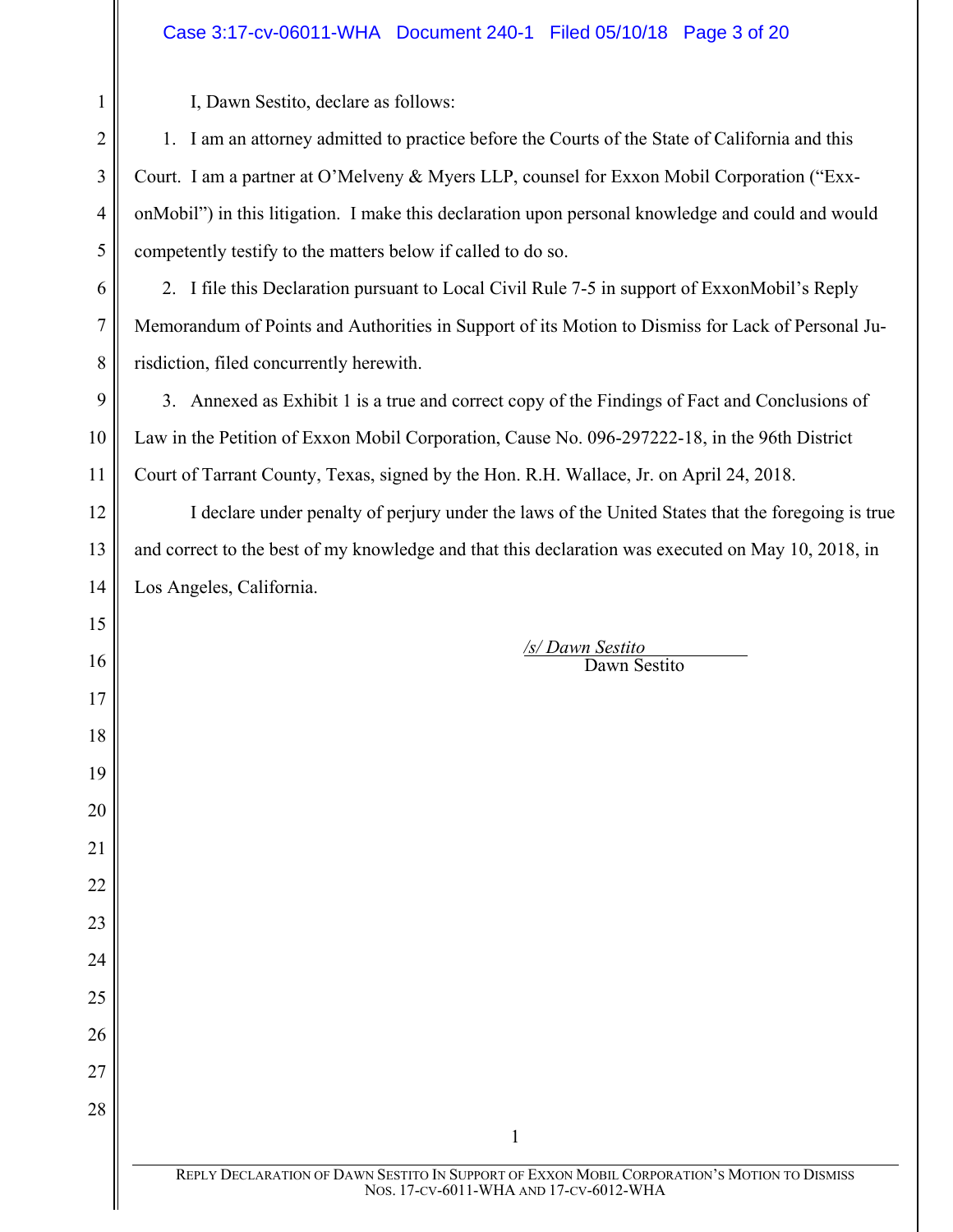# **EXHIBIT 1**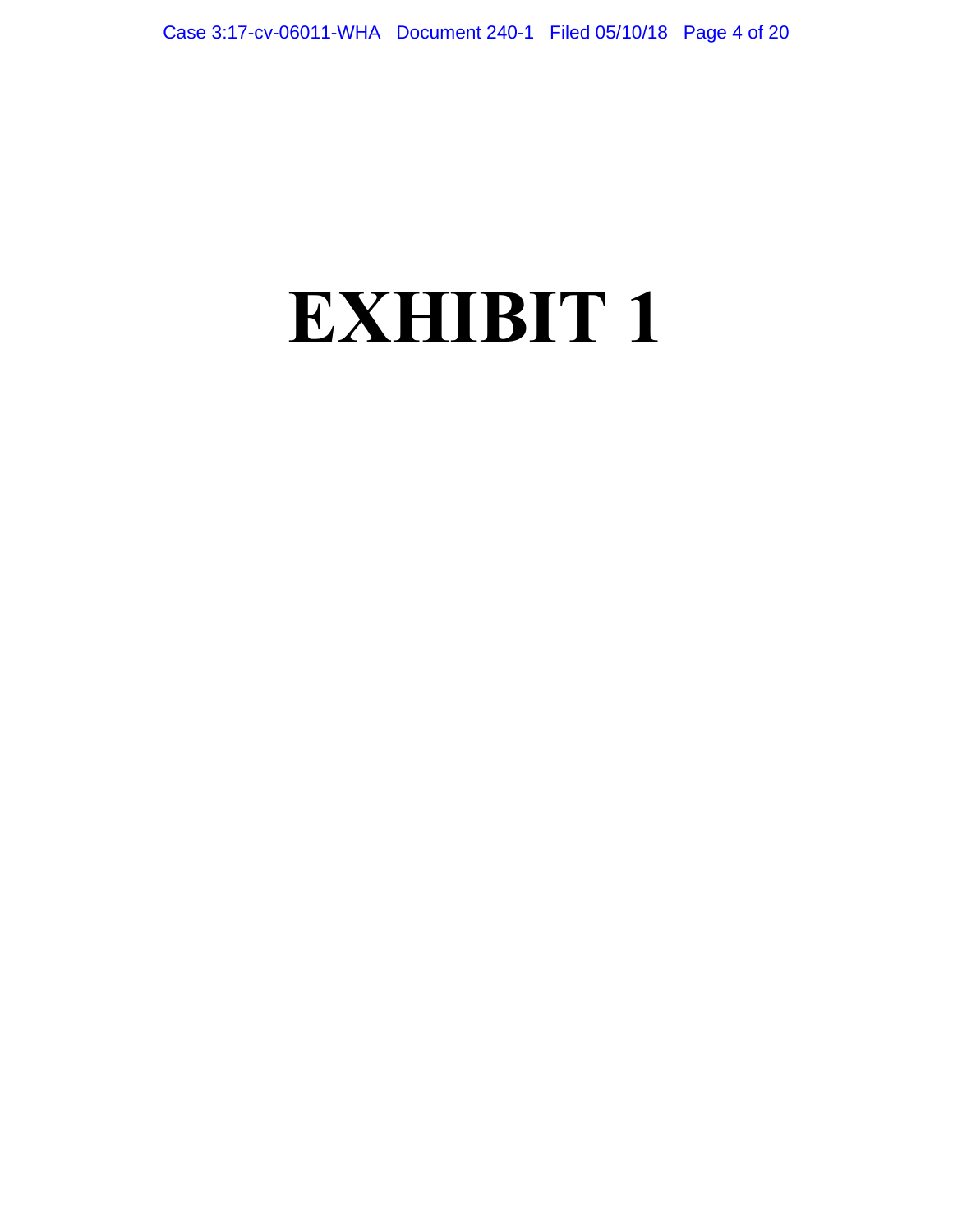#### CAUSE NO. 096-297222-18

*§ § § §* 

EXXON MOBIL CORPORATION, *§* 

*Petitioner.* 

IN THE DISTRICT COURT OF TARRANT COUNTY, TEXAS 96th JUDICIAL DISTRICT

# **FINDINGS OF FACT AND CONCLUSIONS OF LAW**

On January 8, 2018, Exxon Mobil Corporation ("ExxonMobil") filed a petition under Rule 202 of the Texas Rules of Civil Procedure seeking pre-suit discovery to evaluate potential claims and preserve evidence related to constitutional violations, abuse of process, and civil conspiracy. ExxonMobil's potential claims arise from an alleged conspiracy by California municipalities to suppress Texas-based speech and associational activities on climate policy that are out-of-step with the prevailing views of California public officials. According to ExxonMobil's petition, the California municipalities alleged facts in their lawsuits against the Texas energy sector that are contradicted by contemporaneous disclosures to municipal bond investors. ExxonMobil seeks pre-suit discovery on whether the lawsuits were brought in bad faith as a pretext to suppress Texas-based speech and associational activities by members of Texas's energy sector.

The potential defendants and prospective witnesses named in ExxonMobil's petition (collectively the "Respondents") challenged this Court's personal jurisdiction by filing special appearances under Rule 120a of the Texas Rules of Civil Procedure. ExxonMobil opposed. Both the Respondents and ExxonMobil filed affidavits and evidence in support of their respective positions. At a hearing held on March 8, 2018, the Court accepted all filed affidavits and evidence, as permitted by Rule 120a. Neither ExxonMobil nor the Respondents objected to the evidence at

**·:}{g E-MAILED**   $42.14$   $M$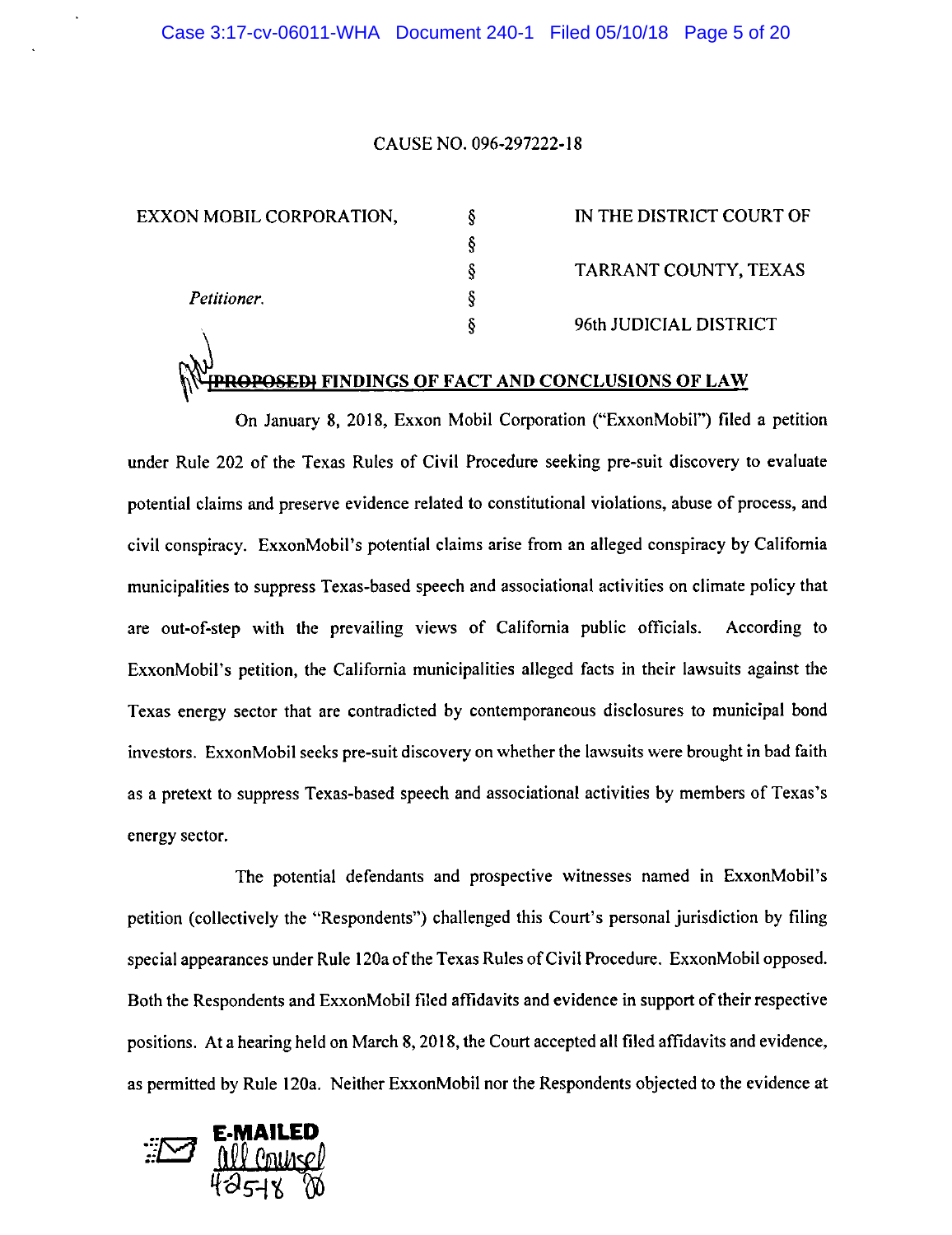#### Case 3:17-cv-06011-WHA Document 240-1 Filed 05/10/18 Page 6 of 20

the hearing; the parties disputed only the legal significance of the uncontested factual record before the Court. On March 14, 2018, the Court denied all of the special appearances in light of the factual record.

On March 27, 2018, ExxonMobil filed a request for findings of fact and conclusions of law supporting this Court's denial of the special appearances. In accordance with Rule 297 of the Texas Rules of Civil Procedure, the Court makes the following findings of fact and conclusions of law based on the uncontested evidentiary record.

#### FINDINGS OF FACT

#### A. Parties

I. Petitioner ExxonMobil is a corporation incorporated under the laws of the State of New Jersey with its principal place of business in Texas. It formulates and issues statements about climate change from its headquarters in Texas. Most of its corporate records pertaining to climate change are located in Texas, and it engages in speech and associational activities in Texas.

2. Potential Defendants the County of San Mateo, the County of Marin, the City of Imperial Beach, the City of Santa Cruz, the County of Santa Cruz, the City of Oakland, and the City of San Francisco are cities or counties in California that do not maintain a registered agent, telephone listing, or post office box in Texas.

3. Potential Defendants Barbara J. Parker, Dennis J. Herrera, John Beiers, Serge Dedina, Jennifer Lyon, Brian Washington, Dana McRae, and Anthony Condotti are California municipal officers who do not reside in Texas or maintain offices or registered agents in Texas.

4. Potential Defendant Matthew F. Pawa is an attorney in private practice,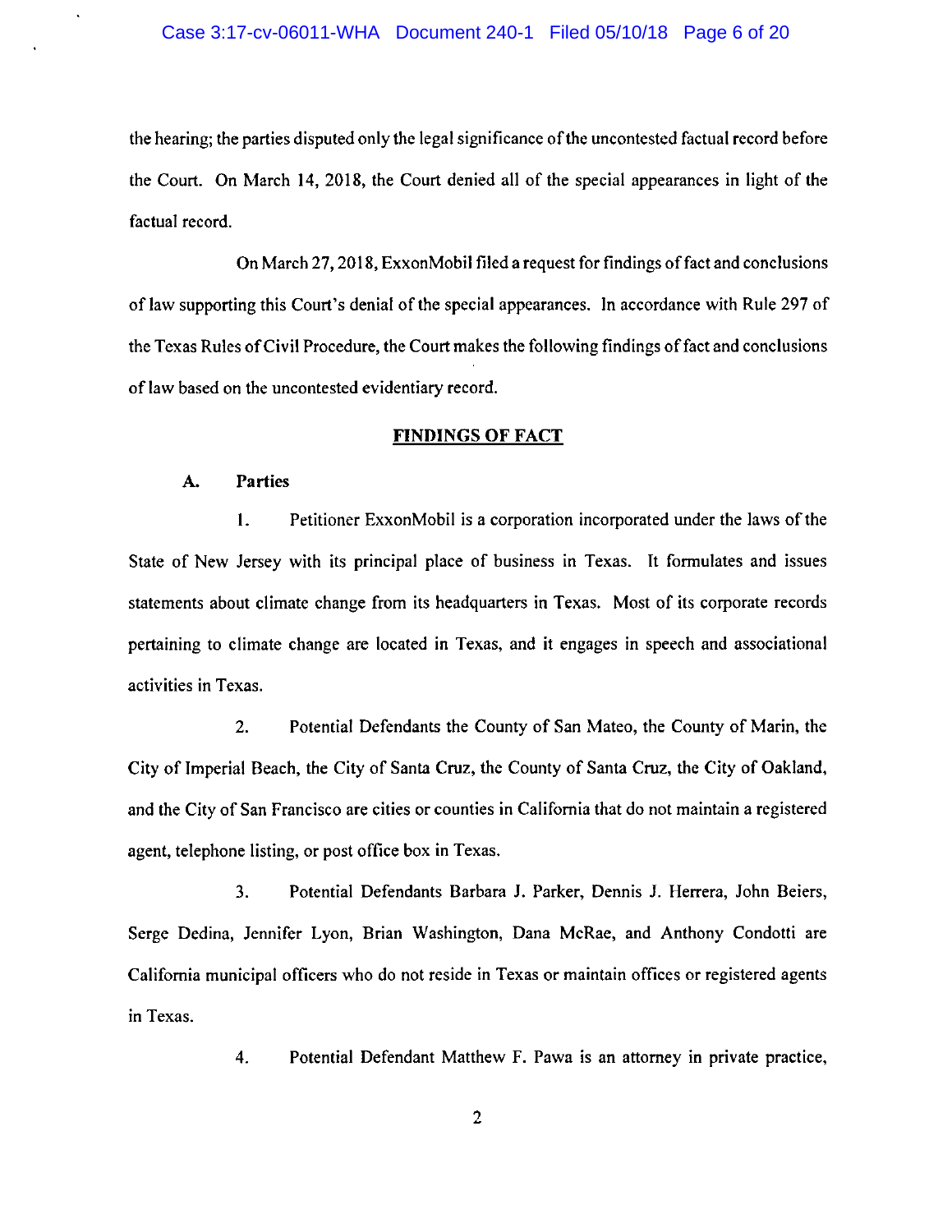#### Case 3:17-cv-06011-WHA Document 240-1 Filed 05/10/18 Page 7 of 20

based in Massachusetts and serving as outside counsel for Potential Defendants the City of Oakland and the City of San Francisco. Mr. Pawa does not maintain an office or registered agent in Texas and is not licensed to practice law in Texas.

5. Prospective Witnesses Sabrina B. Landreth, Edward Reiskin, John Maltbie, Andy Hall, Matthew Hymel, Carlos Palacios, and Martin Bernal are California municipal officers who do not reside in Texas or maintain a registered agent, telephone listing, or post office box in Texas.

# B. Preparatory Activities Directed at Texas-Based Speech

#### *Pawa and Others Develop a Climate Change Strategy*

6. In June 2012, Potential Defendant Pawa and a group of special interests  $R_{\mathcal{W}}$ attended a conference in La Jolla, California, called the "Workshop on Climate Accountability, Public Opinion, and Legal Strategies." Peter Frumhoff, the Director of Science and Policy for the Union of Concerned Scientists; Naomi Oreskes, then a professor at the University of California, San Diego; and Richard Heede, of the Climate Accountability Institute, conceived of this workshop and invited Mr. Pawa to participate as a featured speaker.

7. During the conference, participants discussed strategies to "[w] in [a]cess to [i]nternal [ d]ocuments" of energy companies, like ExxonMobil, that could be used to obtain leverage over these companies. The conference participants concluded that using law enforcement powers and civil litigation to "maintain[] pressure on the industry that could eventually lead to its support for legislative and regulatory responses to global warming." One commentator observed, "Even if your ultimate goal might be to shut down a company, you still might be wise to start out by asking for compensation for injured parties."

8. At the conference, the attendees also concluded that "a single sympathetic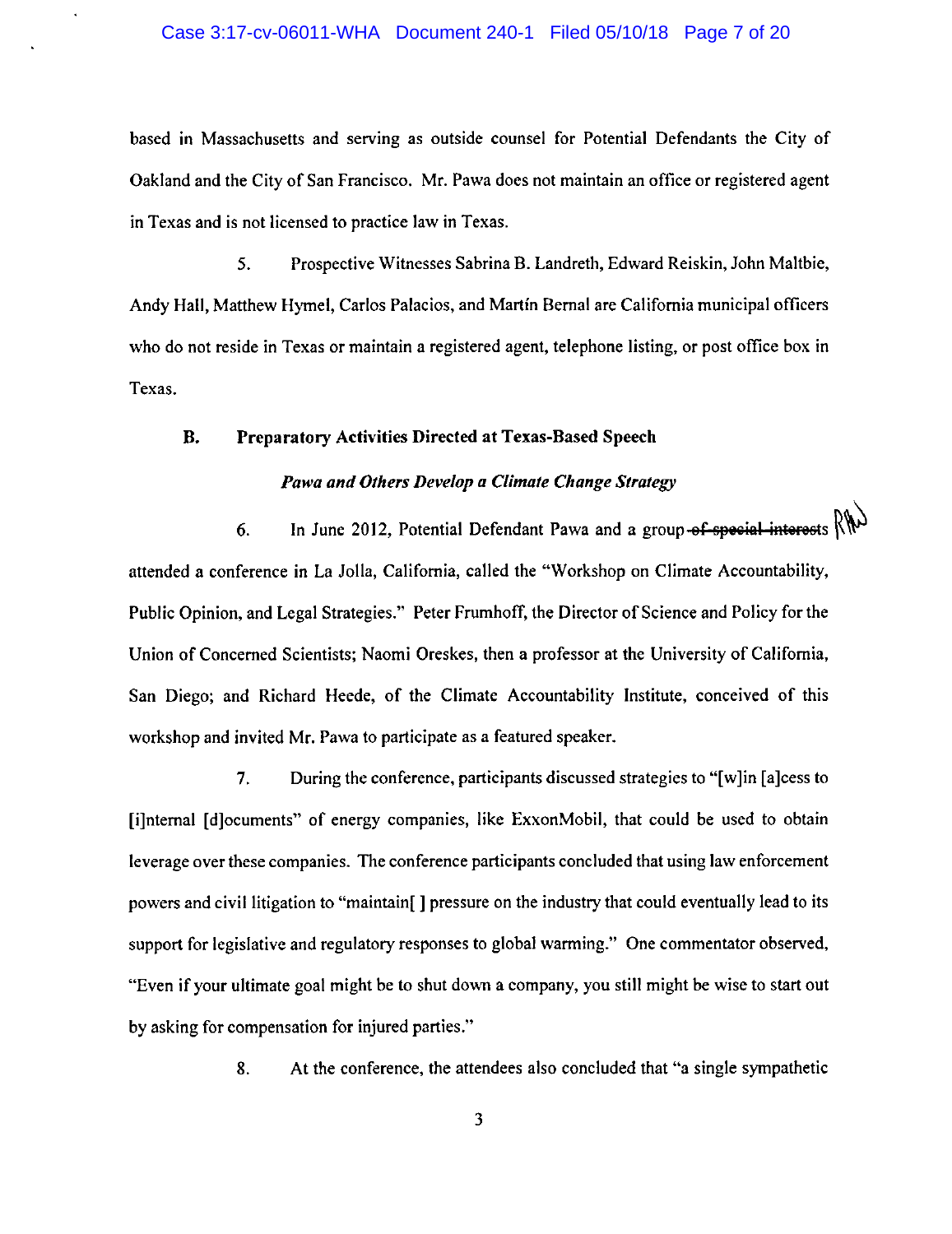state attorney general might have substantial success in bringing key internal documents to light."

9. At the conference, Potential Defendant Pawa targeted ExxonMobil's speech on climate change, and identified such speech as a basis for bringing litigation. Mr. Pawa claimed that "Exxon and other defendants distorted the truth" (as Mr. Pawa saw it) and that litigation "serves as a 'potentially powerful means to change corporate behavior."' Myles Allen, another participant at the La Jolla conference, claimed that "the fossil fuel industry's disinformation has effectively muted a large portion of the electorate."

 $\beta$ articipants 10. In January 2016, Mr. Pawa engaged special interests at the Rockefeller Family Fund offices in New York City to further solidify the "(g]oals of an Exxon campaign" that Mr. Pawa developed at the La Jolla conference. According to a draft agenda for the meeting, the goals of this campaign included: (i) "(t]o establish in [the] public's mind that Exxon is a corrupt institution that has pushed humanity (and all creation) toward climate chaos and grave harm"; (ii) "[t]o delegitimize [ExxonMobil] as a political actor"; (iii) "(t]o drive divestment from Exxon"; and (iv) "(t]o force officials to disassociate themselves from Exxon, their money, and their historic opposition to climate progress, for example by refusing campaign donations, refusing to take meetings, calling for a price on carbon, etc."

11. According to the draft agenda, Mr. Pawa and the other participants aimed to chill and suppress ExxonMobil's speech through "legal actions & related campaigns," including "AGs" and "Tort[]" suits. The draft agenda notes that participants planned to use "AGs" and "Tort[]" suits to "get[] discovery" and "creat[e] scandal."

#### *State Attorneys General Adopt the Climate Change Strategy*

12. On March 29, 2016, New York Attorney General Eric Schneiderman, Massachusetts Attorney General Maura Healey, and other state attorneys general, calling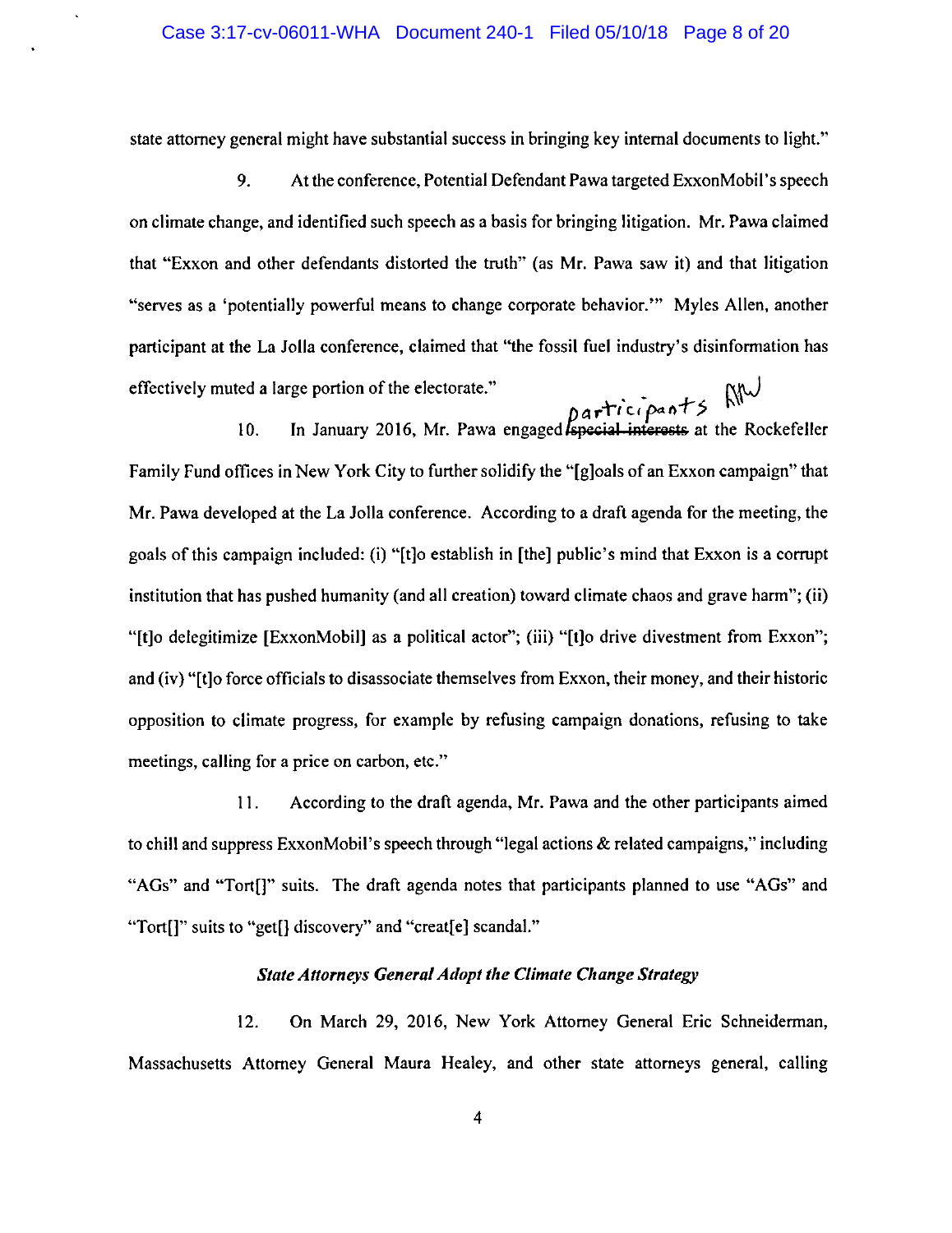#### Case 3:17-cv-06011-WHA Document 240-1 Filed 05/10/18 Page 9 of 20

themselves the "Green 20," held a press conference where they promoted regulating the speech of energy companies, including ExxonMobil, whom they perceived as an obstacle to enacting their preferred policy responses to climate change. Attorneys General Schneiderman and Healey discussed their investigations of ExxonMobil. They were also joined by former Vice President Al Gore, an investor in alternative energy companies.

13. At the press conference, Attorney General Schneiderman discussed the need to regulate the energy industry's speech on climate change, just as Potential Defendant Pawa had urged at La Jolla and at the Rockefeller meeting. He stated, "There is no dispute but there is confusion, and confusion sowed by those with an interest in profiting from the confusion and creating misperceptions in the eyes of the American public that really need to be cleared up." Attorney General Schneiderman denounced the "highly aggressive and morally vacant forces that are trying to block every step by the federal government to take meaningful action" and announced that "today, we're sending a message that, at least some of us—actually a lot of us—in state government are prepared to step into this battle with an unprecedented level of commitment and coordination."

14. Attorney General Healey similarly echoed themes from the strategy Mr. Pawa developed at La Jolla. She stated, "Part of the problem has been one of public perception," and she blamed "[f]ossil fuel companies" for purportedly causing "many to doubt whether climate change is real and to misunderstand and misapprehend the catastrophic nature of its impacts." Attorney General Healey announced that those who "deceived" the public "should be, must be, held accountable." In the next sentence, she disclosed that she too had begun investigating ExxonMobil and concluded, before receiving a single document from ExxonMobil, that there was a "troubling disconnect between what Exxon knew ... and what the company and industry chose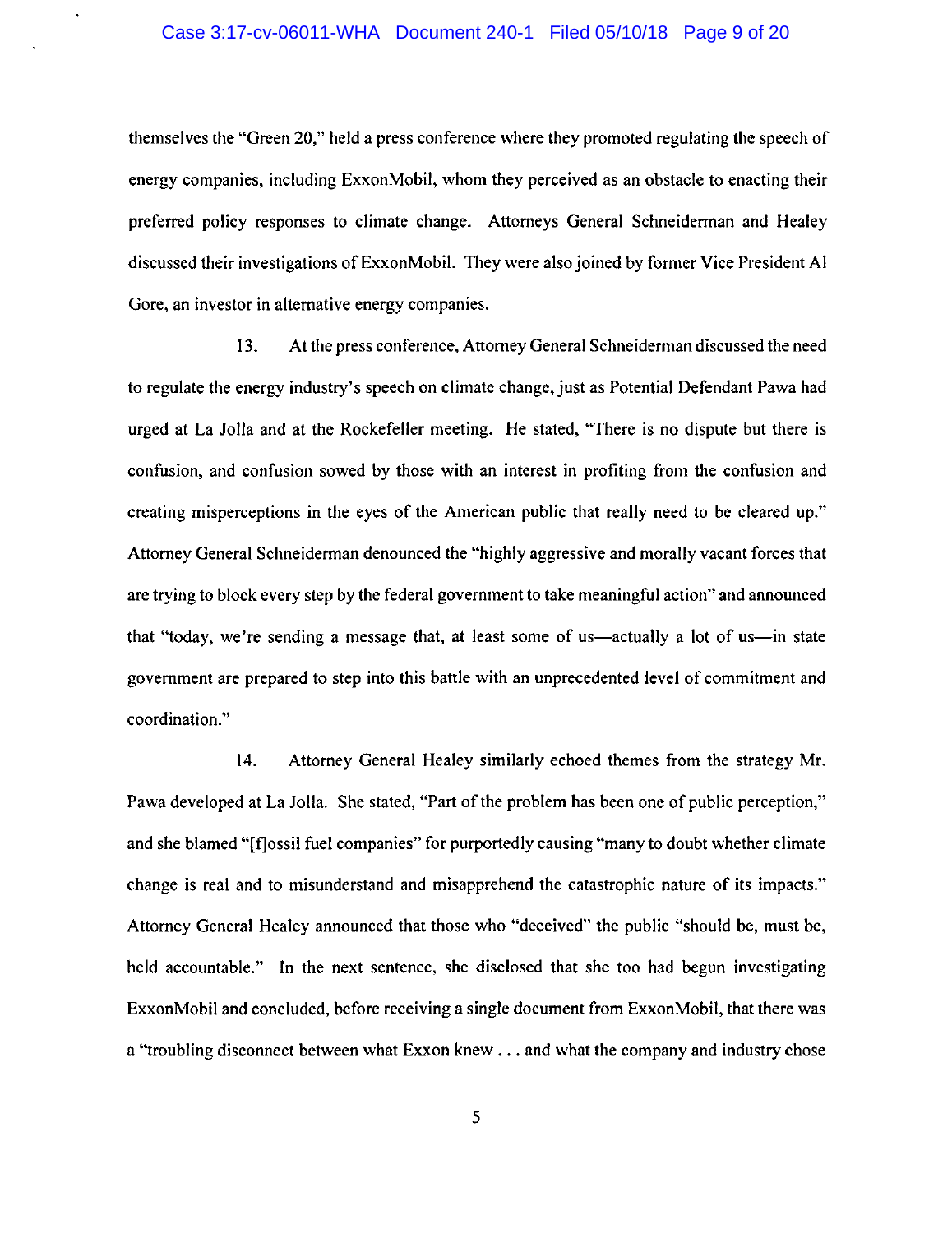to share with investors and with the American public."

15. At the press conference, former Vice President Al Gore praised Attorney General Schneiderman's efforts to "hold to account those commercial interests" who "are now trying to convince people that renewable energy is not a viable option" a position that aligned  $\lim_{h \to 0} \sqrt{h}$ well-with Mr. Gore's financial stake in renewable energy companies. Mr. Gore also focused on First Amendment-protected activities, condemning the "political and lobbying efforts" of the traditional energy industry.

#### *State Attorneys General Conceal Ties to Pawa*

16. At a closed-door meeting held before the March 2016 press conference, Mr. Pawa and Dr. Frumhoff conducted briefings for assembled members of the attorneys general's offices. Mr. Pawa, whose briefing was on "climate change litigation," has subsequently admitted to attending the meeting, but only after he and the attorneys general attempted and failed to conceal it.

17. The New York Attorney General's Office attempted to keep Mr. Pawa's involvement in this meeting secret. When a reporter contacted Mr. Pawa shortly after this meeting and inquired about the press conference, the Chief of the Environmental Protection Bureau at the New York Attorney General's Office told Mr. Pawa, "My ask is if you speak to the reporter, to not confirm that you attended or otherwise discuss the event."

18. Similarly, the Vermont Attorney General's Office-another member of the "Green 20" coalition-admitted at a court hearing that when it receives a public records request to share information concerning the coalition's activities, it researches the party who requested the records, and upon learning of the requester's affiliation with "coal or Exxon or whatever," the office "give[s] this some thought ... before [it] share[s] information with this entity."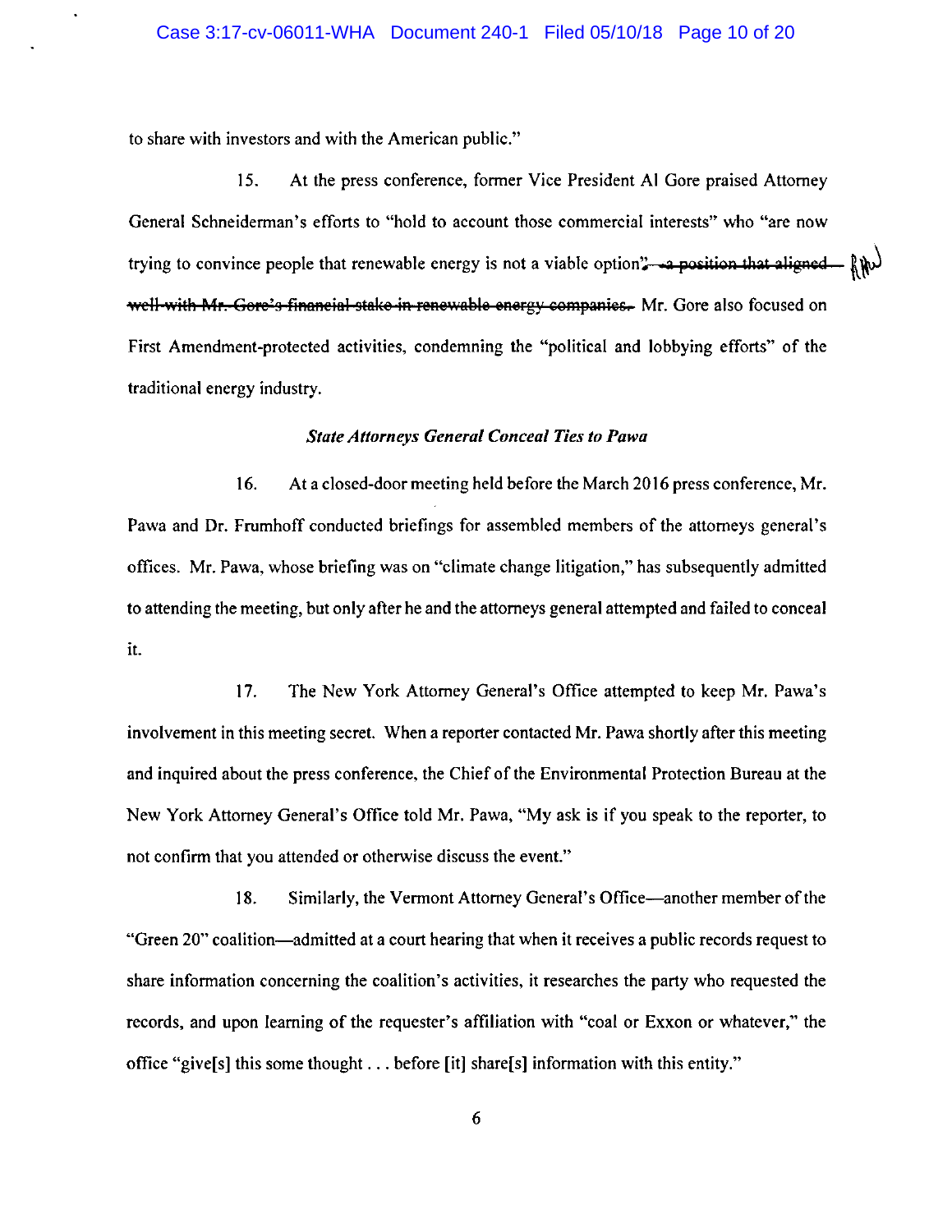# *State Attorneys General Target Texas-based Speech, Activities, and Property*

19. Attorney General Schneiderman issued a subpoena and Attorney General Healey issued a civil investigative demand ("CID") to ExxonMobil requesting documents and communications concerning climate change and expressly referencing documents in ExxonMobil's possession in Texas.

20. The Massachusetts CID targets specific statements ExxonMobil and its executives made in Texas. For example, it requests documents concerning (i) a I 982 article prepared by the Coordination and Planning Division of Exxon Research and Engineering Company; (ii) former Chairman and CEO Rex Tillerson's "statements regarding Climate Change and Global Warming ... at an Exxon shareholder meeting in Dallas, Texas"; (iii) ExxonMobil's 2016 Energy Outlook, which was prepared and reviewed in Texas; and (iv) internal corporate documents and communications concerning regulatory filings prepared at ExxonMobil's corporate offices in Texas. Many of the statements under government scrutiny pertain expressly to matters of public policy, such as remarks by ExxonMobil's former CEO that "[i]ssues such as global poverty [are] more pressing than climate change." The Massachusetts CID also seeks documents pertaining to ExxonMobil's associational activities, including its communications with 12 organizations derided as climate deniers and its reasons for associating with those entities.

21. The New York subpoena also targets ExxonMobil's speech and associational activities in Texas, including investor filings, the *"Outlook For Energy* reports," the *"Energy Trends, Greenhouse Gas Emissions, and Alternative Energy* reports," the *"Energy and Carbon* - *Managing the Risks Report,"* and communications with trade associations and industry groups.

22. ExxonMobil filed a lawsuit seeking injunctive and declaratory relief against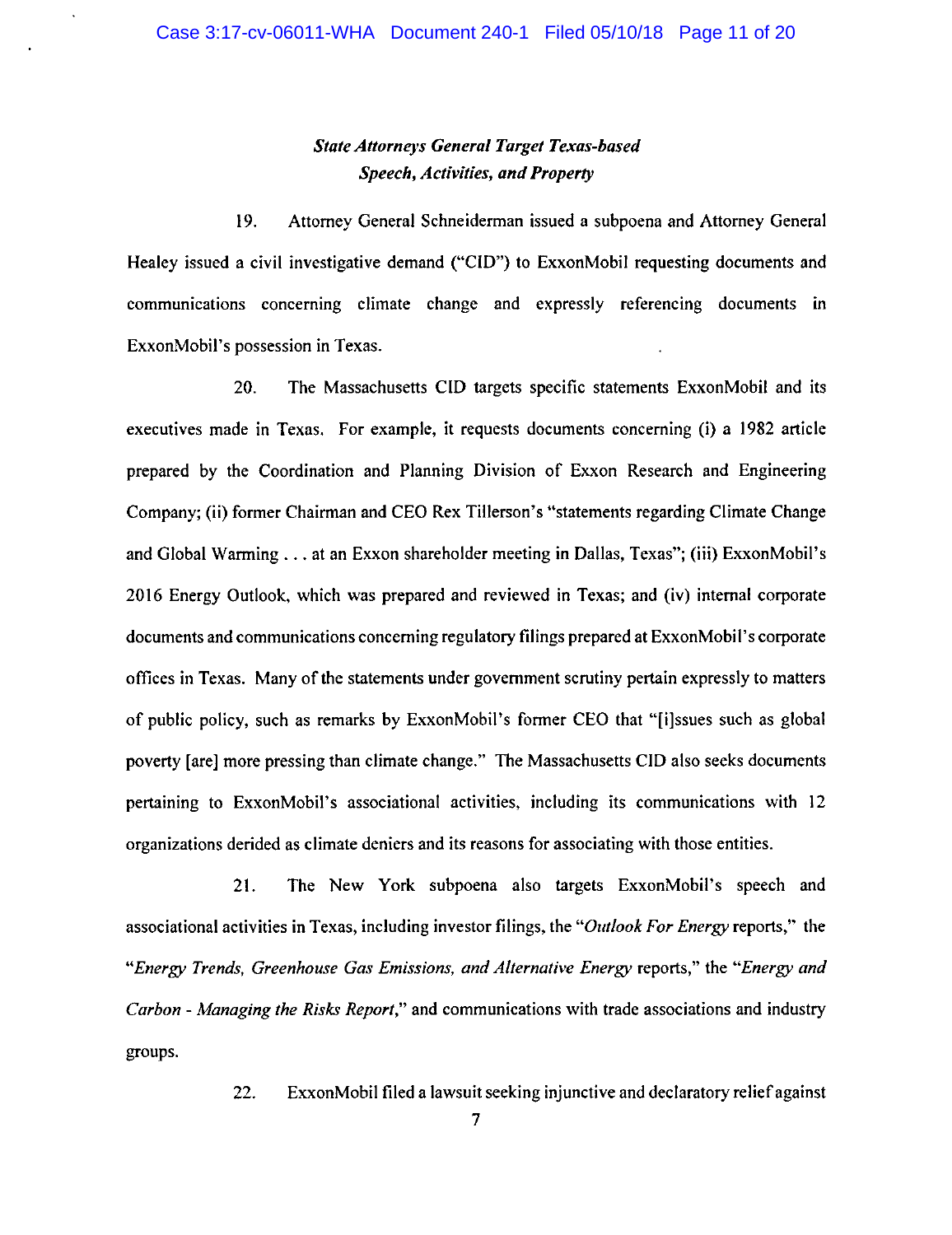Attorneys General Schneiderman and Healey. The Attorney General of the State of Texas, along with ten other state attorneys general, filed an amicus brief in support of ExxonMobil's claims, stating that a state official's power "does not include the right to engage in unrestrained, investigative excursions to promulgate a social ideology, or chill the expression of points of view, in international policy debates." Judge Ed Kinkeade of the U.S. District Court for the Northern District of Texas questioned whether the New York and Massachusetts Attorneys General were attempting to "further their personal agendas by using the vast power of government to silence the voices of all those who disagree with them."

# C. Lawsuits Against the Texas Energy-Sector Are Directed at Texas-Based Speech, Activities, and Property

23. With the investigations of the state attorneys general underway, Mr. Pawa next promoted his La Jolla strategy to California municipalities, as potential plaintiffs in tort litigation that would be filed against energy companies, including ExxonMobil.

24. Mr. Pawa sent a memo outlining this strategy to NextGen America, the political action group funded by political activist Tom Steyer. The memo "summarize[d] a potential legal case against major fossil fuel corporations," premised on the claim that "certain fossil fuel companies (most notoriously ExxonMobil), have engaged in a campaign and conspiracy of deception and denial on global warming." Mr. Pawa emphasized that "simply proceeding to the discovery phase would be significant" and "obtaining industry documents would be a remarkable achievement that would advance the case and the cause."

25. Mr. Pawa also gave a number of speeches in which he targeted speech that ExxonMobil formulated and made in Texas. At a 2016 conference, for instance, Mr. Pawa accused ExxonMobil of "undert[aking) a campaign of deception and denial" and targeted a speech concerning climate change delivered by former CEO Tillerson in Texas. In the same speech, Mr.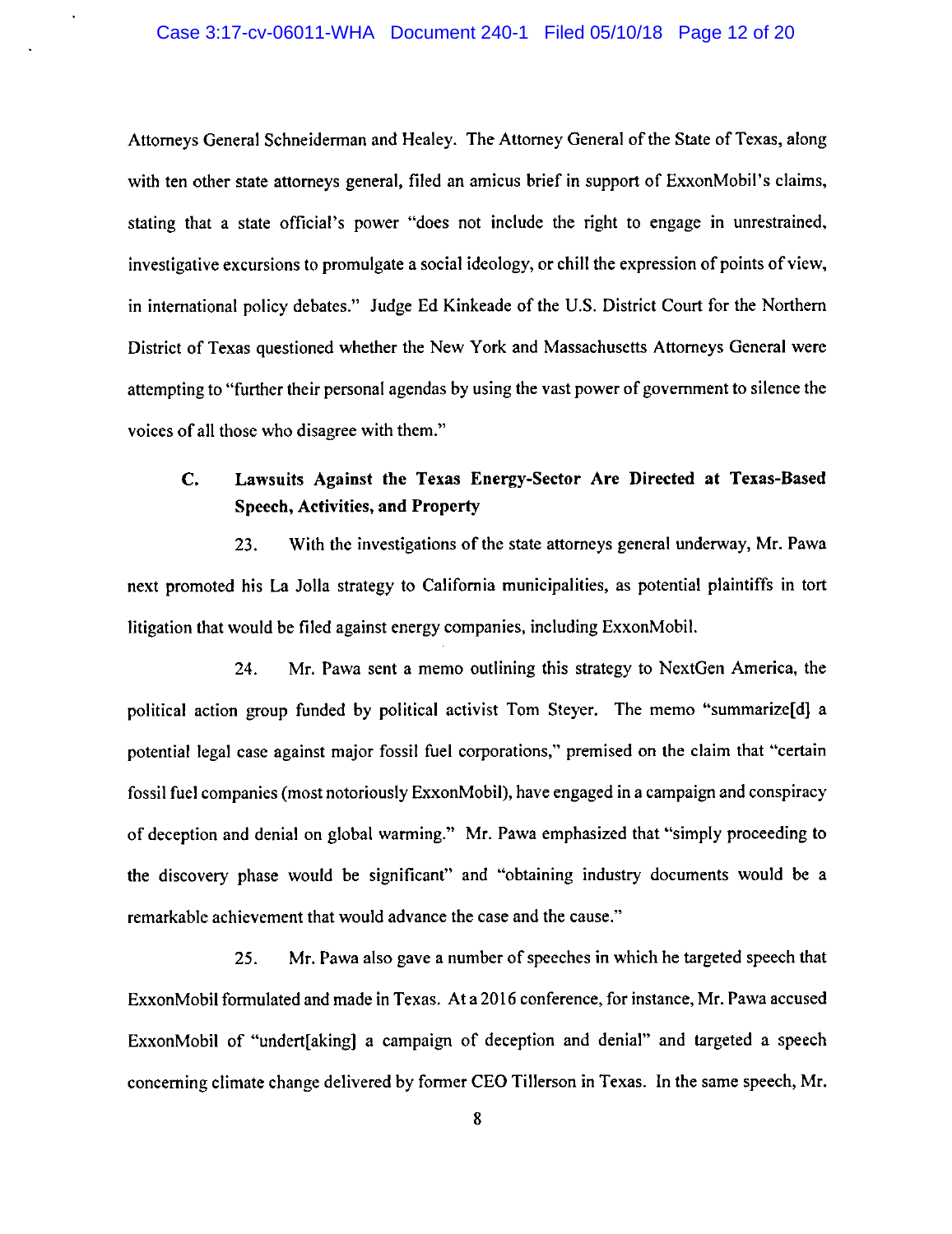Pawa also discussed the company's internal memos from the 1980s, where company scientists evaluated potential climate change impacts.

26. Following through on the strategy Mr. Pawa outlined in his memorandum to NextGen America, Potential Defendants Parker, Herrera, and the Cities of Oakland and San Francisco filed public nuisance lawsuits against ExxonMobil and four other energy companies, including Texas-based ConocoPhillips. Mr. Pawa represents the plaintiffs in those actions, and Ms. Parker and Mr. Herrera signed the complaints on behalf of the City of Oakland and the City of San Francisco, respectively. They used an agent to serve the complaints on ExxonMobil's registered agent in California, whose role is to transmit legal process to ExxonMobil in Texas.

27. Potential Defendants Lyon, Washington, Beiers, Condotti, McRae, the City of Imperial Beach, Marin County, San Mateo County, and the City and the County of Santa Cruz filed similar public nuisance complaints against ExxonMobil and other energy companies, including the following 17 Texas-based energy companies: BP America, Inc., Shell Oil Products Company LLC, Citgo Petroleum Corp., ConocoPhillips, ConocoPhillips Company, Phillips 66, Total E&P USA Inc., Total Specialties USA Inc., Eni Oil & Gas Inc., Anadarko Petroleum Corp., Occidental Petroleum Corp., Occidental Chemical Corp., Repsol Energy North America Corp., Repsol Trading USA Corp., Marathon Oil Company, Marathon Oil Corporation, and Apache Corp. Potential Defendants Beiers, Lyon, McRae, Washington, and Condotti signed these complaints. They used an agent to serve the complaints on ExxonMobil's registered agent in Texas.

28. Each of the seven California complaints expressly target speech and associational activities in Texas.

29. The Oakland and San Francisco complaints, for example, target ExxonMobil's Texas-based speech, including a statement by "then-CEO Rex Tillerson" at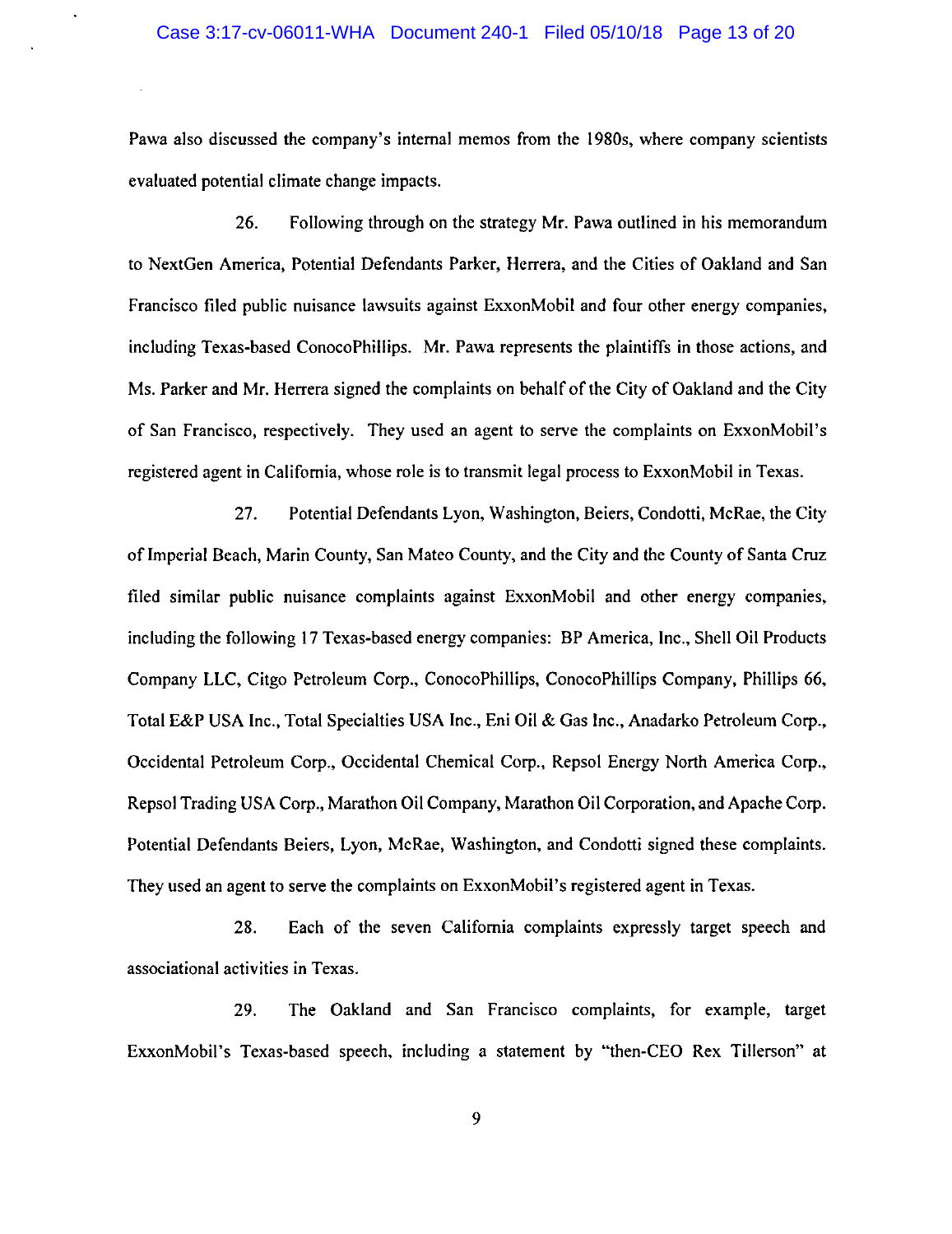#### Case 3:17-cv-06011-WHA Document 240-1 Filed 05/10/18 Page 14 of 20

"Exxon's annual shareholder meeting" in Texas, where they claim Mr. Tillerson allegedly "misleadingly downplayed global warming's risks." These complaints also target corporate statements issued from Texas, such as ExxonMobil's "annual 'Outlook for Energy' reports," "Exxon's website," and "Exxon's 'Lights Across America' website advertisements." In addition, the complaints target ExxonMobil's associational activities in Texas, including corporate decisions to fund various non-profit groups that perform climate change-related research that the complaints deem to be "front groups" and "denialist groups."

30. The City of Imperial Beach, Marin County, San Mateo County, and the City and County of Santa Cruz complaints similarly focus on ExxonMobil's Texas-based speech and associational activities. For example, they target (i) a 1988 memo from an Exxon public affairs manager that proposes "[r]esist[ing] the overstatement and sensationalization [sic] of potential greenhouse effect"; (ii) a "publication" that "Exxon released" in "1996" with a preface by former "Exxon CEO Lee Raymond"; and (iii) a 2007 Corporate Citizenship Report, issued from the company's Texas headquarters.

31. Each of the seven California complaints also explicitly focus on ExxonMobil property in Texas, including ExxonMobil's internal memos and scientific research. (Imperial Beach Compl.  $\int \int \int$  86-88, 91-92, 95-97, 99-102; Marin County Compl.  $\int \int \int \int$  86-88, 91-92, 95-97, 99-102; San Mateo Compl. II 86-88, 91-92, 95-97, 99-102; Oakland Compl. II 60-61; San Francisco Compl. 11 60-62; County of Santa Cruz Compl. 11 130-32, 135-37, 140-42, 144-47; City of Santa Cruz Compl. [[ 129-31, 134-36, 139-41, 143-46.)

32. Several Potential Defendants also made statements shortly after filing the lawsuits focusing on Texas-based speech. In a July 20, 2017 op-ed for *The San Diego Union-Tribune,* Potential Defendant Dedina, the mayor of the City of Imperial Beach, justified his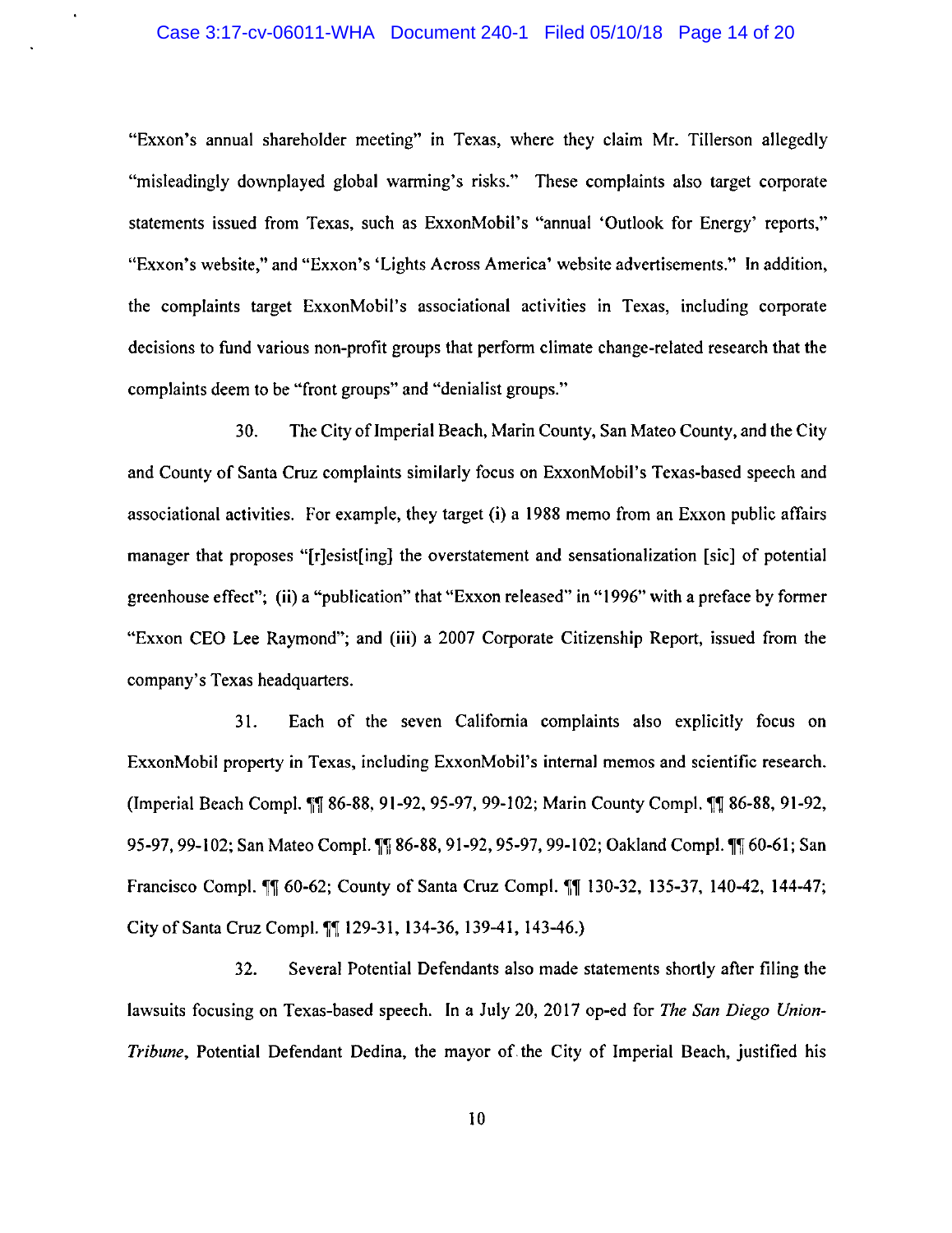#### Case 3:17-cv-06011-WHA Document 240-1 Filed 05/10/18 Page 15 of 20

participation in this litigation by accusing the energy sector of attempting to "sow uncertainty" about climate change. In a July 26, 2017 appearance at a local radio station, Mr. Dedina accused ExxonMobil of carrying out a "merchants of doubt campaign."

33. Oakland City Attorney Barbara Parker issued a press release soon after filing suit, asserting that "[i)t is past time to debate or question the reality of global warming." According to Parker, "[j)ust like BIG TOBACCO, BIG OIL knew the truth long ago and peddled misinformation to con their customers and the American public."

34. San Francisco City Attorney Dennis Herrera similarly accused "'fossil fuel companies" of launching a "disinformation campaign to deny and discredit what was clear even to their own scientists: global warming is real," and pledged to ensure that these companies "are held to account."

35. These allegations, which pervade Respondents' lawsuits, are contradicted by the Respondents' own municipal bond disclosures. While the California municipalities alleged in their complaints against the energy companies that the impacts of climate change were knowable, quantifiable, and certain, they told their investors the exact opposite. These contradictions raise the question of whether the California municipalities brought these lawsuits for an improper purpose.

36. For example, Oakland and San Francisco's complaints claim that ExxonMobil's and other energy company's "conduct will continue to cause ongoing and increasingly severe sea level rise harms" to the cities. However, the municipal bonds issued by Oakland and San Francisco disclaim knowledge of any such impending catastrophe, stating the Cities are "unable to predict" whether sea-level rise "or other impacts of climate change" will occur, and "if any such events occur, whether they will have a material adverse effect on the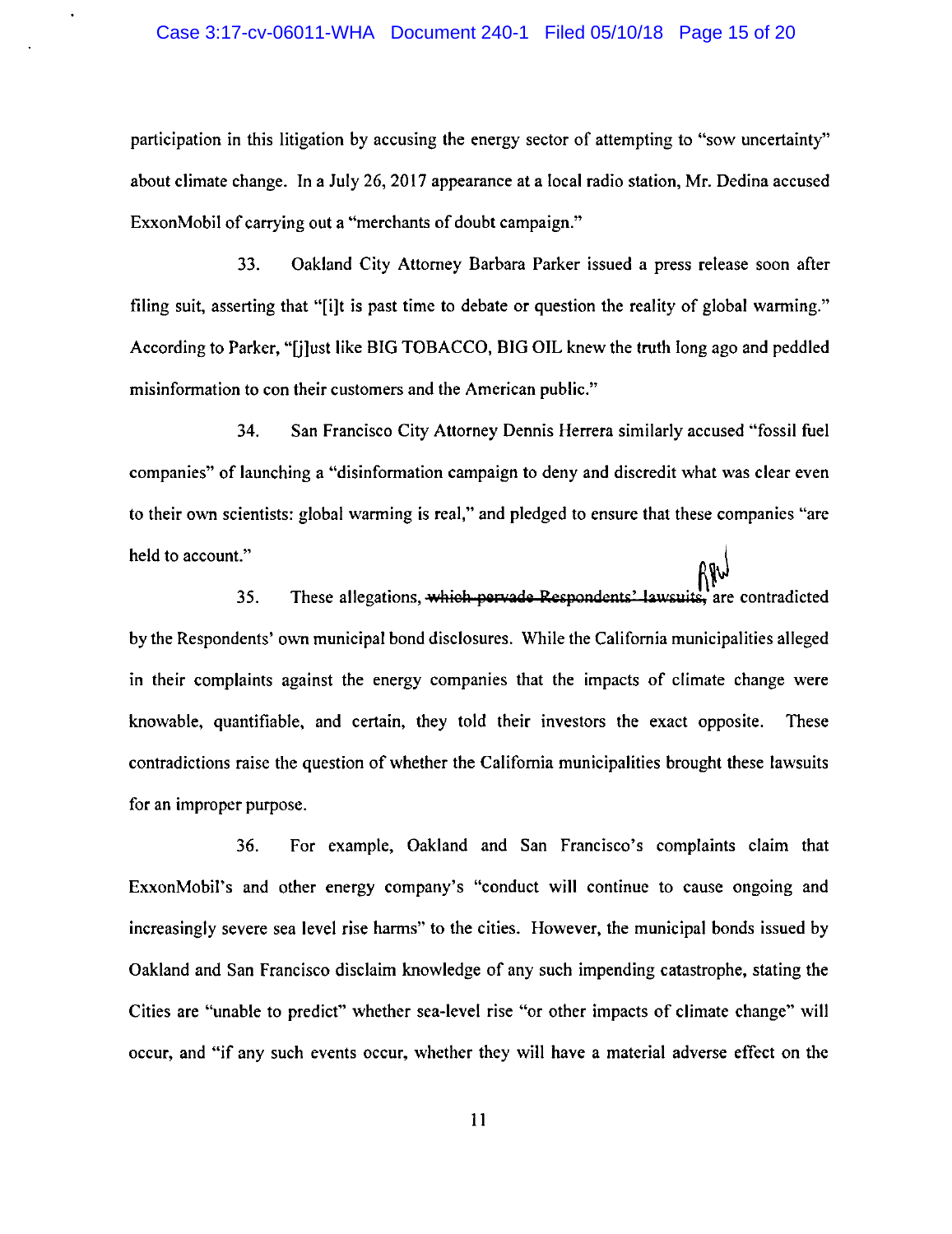business operations or financial condition of the City" or the "local economy."

37. Similarly, according to the San Mateo Complaint, the county is "particularly vulnerable to sea level rise," with "a 93% chance that the County experiences a devastating threefoot flood before the year 2050, and a 50% chance that such a flood occurs before 2030." Despite this, nearly all of the county's bond offerings contain no reference to climate change, and 2014 and 2016 bond offerings assure that "[t]he County is unable to predict whether sea-level rise or other impacts of climate change or flooding from a major storm will occur."

38. The Imperial Beach Complaint alleges that it is vulnerable to "significant, and dangerous sea level rise" due to "unabated greenhouse gas emissions." Imperial Beach has never warned investors in its bonds of any such vulnerability. A 2013 bond offering, for instance, contains nothing but a boilerplate disclosure that "earthquake ... , flood, fire, or other natural disaster, could cause a reduction in the Tax Revenues securing the Bonds .... "

39. The Marin County complaint warns that "there is a 99% risk that the County experiences a devastating three-foot flood before the year 2050, and a 47% chance that such a flood occurs before 2030." It also asserts that "[w]ithin the next 15 years, the County's Bayadjacent coast will endure multiple, significant impacts from sea level rise." However, its bond offerings do not contain any specific references to climate change risks, noting only, for example, that "natural or manmade disaster[s], such as earthquake, flood, fire, terrorist activities, [and] toxic dumping" are potential risks.

40. The Santa Cruz complaints warn of dire climate change threats. The county alleges that there is "a 98% chance that the County experiences a devastating three-foot flood before the year 2050, and a 22% chance that such a flood occurs before 2030." The Santa Cruz City Complaint similarly warns that "increased flooding and severe storm events associated with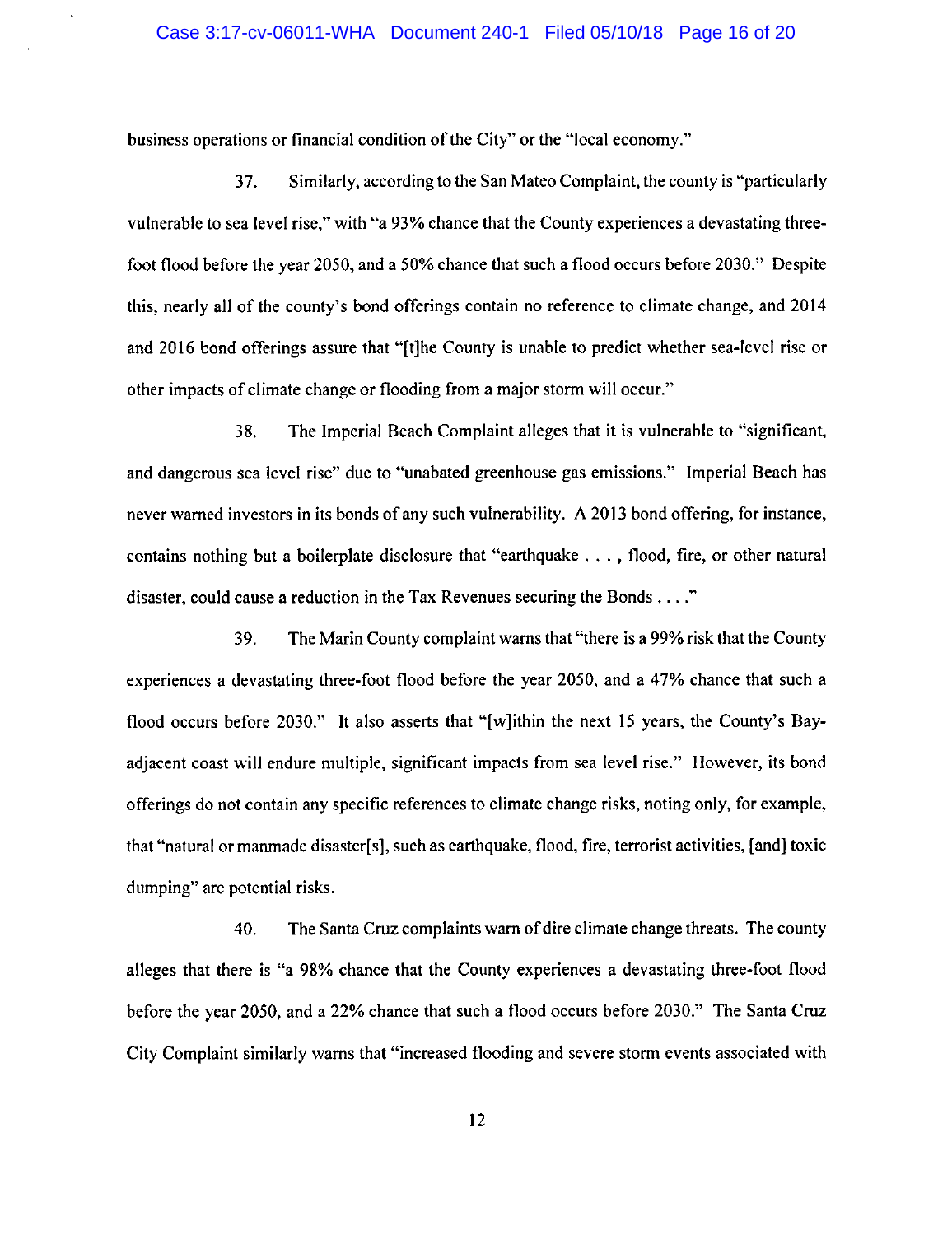climate change will result in significant structural and financial losses in the City's low-lying downtown." But none of the city or county bond offerings mention these dire and specific warnings. A 2016 county disclosure merely states that areas within the county "may be subject to unpredictable climatic conditions, such as flood, droughts and destructive storms." A 2017 city bond offering has a boilerplate message that,"[f]rom time to time, the City is subject to natural calamities," including flood and wildfire.

41. Potential Defendants Pawa, Parker, Herrera, Beiers, Dedina, Lyon, Washington, McRae, Condotti, County of San Mateo, County of Marin, City of Imperial Beach, City of Santa Cruz, County of Santa Cruz, City of Oakland, and City of San Francisco either approved or participated in filing the lawsuits against the Texas energy sector. That conduct was directed at Texas-based speech, activities, and property. Prospective Witnesses Landreth, Reiskin, Maltbie, Hall, Hymel, Palacios, and Bernal approved the contemporaneous disclosures that contradict the allegations in the municipal complaints. Those witnesses, along with the Potential Defendants, are likely to have evidence pertaining to that contradiction.

### CONCLUSIONS OF LAW

42. Under Rule 202 of the Texas Rules of Civil Procedure, a proper court may allow discovery of a potential claim if the court would have personal jurisdiction over the potential defendants to the anticipated suit.

43. Because this Court is not required to have personal jurisdiction over prospective witnesses who are not potential defendants, the special appearances of Prospective Witnesses Landreth, Reiskin, Maltbie, Hall, Hymel, Palacios, and Bernal are denied.

44. This Court would not have general personal jurisdiction over the Potential Defendants to the anticipated suit.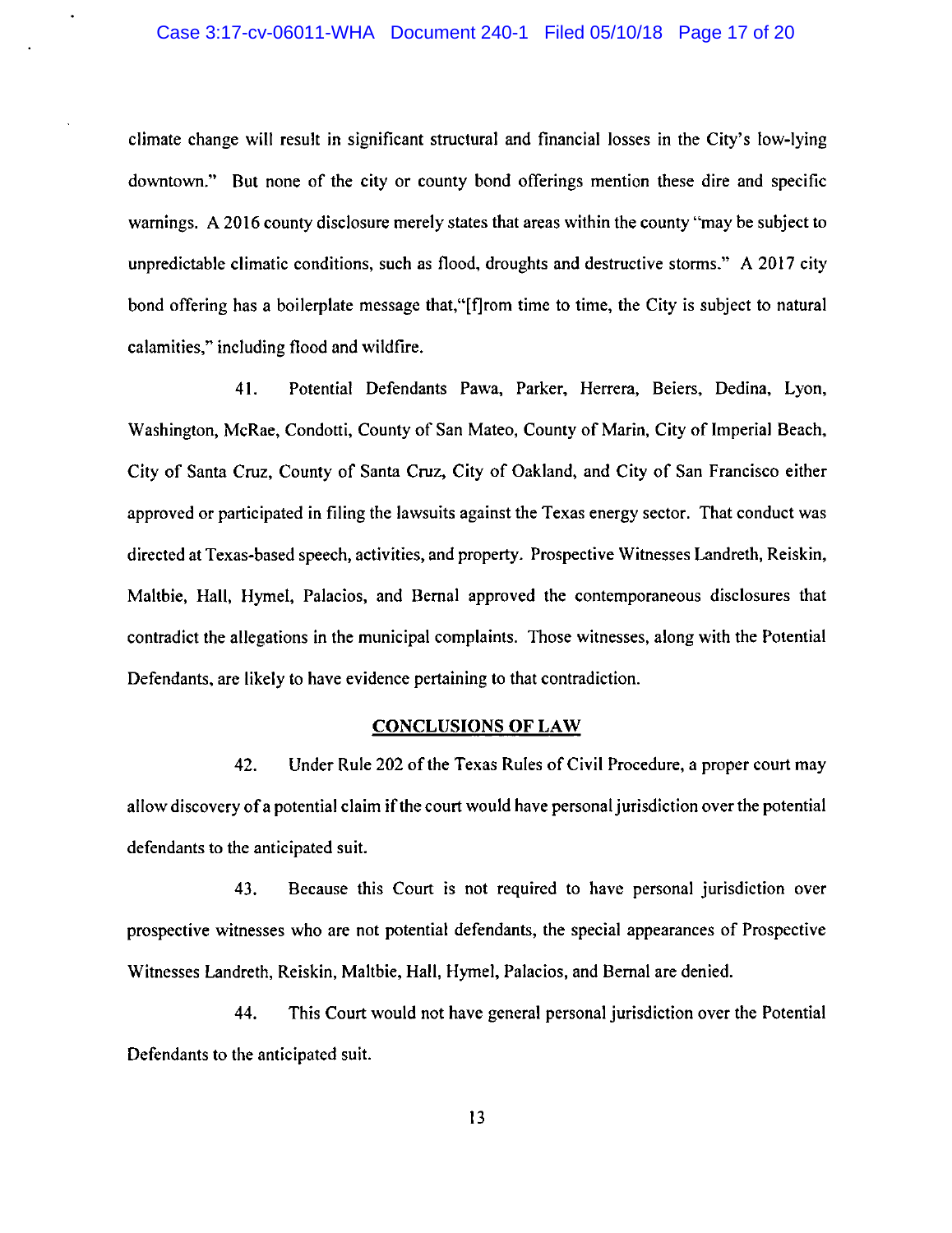45. This Court could exercise specific personal jurisdiction over the Potential Defendants for the anticipated claims of constitutional violations, abuse of process, and civil conspiracy.

46. The exercise of personal jurisdiction over the Potential Defendants to the anticipated action would be permitted under the Texas long-arm statute, which allows a Texas court to exercise jurisdiction over nonresidents who commit a tort in whole or in part in Texas. Tex. Civ. Prac. & Rem. Code§ 17.042(2). Each of the Potential Defendants is a nonresident within the meaning of the long-arm statute.

47. A violation of First Amendment rights occurs where the targeted speech occurs or where it would otherwise occur but for the violation. ExxonMobil exercises its First Amendment rights in Texas, and Texas is the site of the speech challenged by the Potential Defendants' lawsuits. The anticipated claims therefore concern potential constitutional torts committed in Texas.

48. Exercising jurisdiction over the Potential Defendants in the anticipated action would comport with due process because the potential claims arise from minimum contacts initiated by the Potential Defendants which purposefully target Texas, including speech, activities, and property in Texas.

49. Mr. Pawa initiated contact and created a continuing relationship with Texas by, among other activities, (i) initiating a plan to use litigation to change corporate behavior of Texas-based energy companies at the La Jolla conference; (ii) engaging with the Rockefeller Family Fund to solidify and promote the goal of delegitimizing ExxonMobil as a political actor; (iii) instigating state attorneys general to commence investigations of ExxonMobil in order to obtain documents stored in Texas; and (iv) soliciting and actively promoting litigation by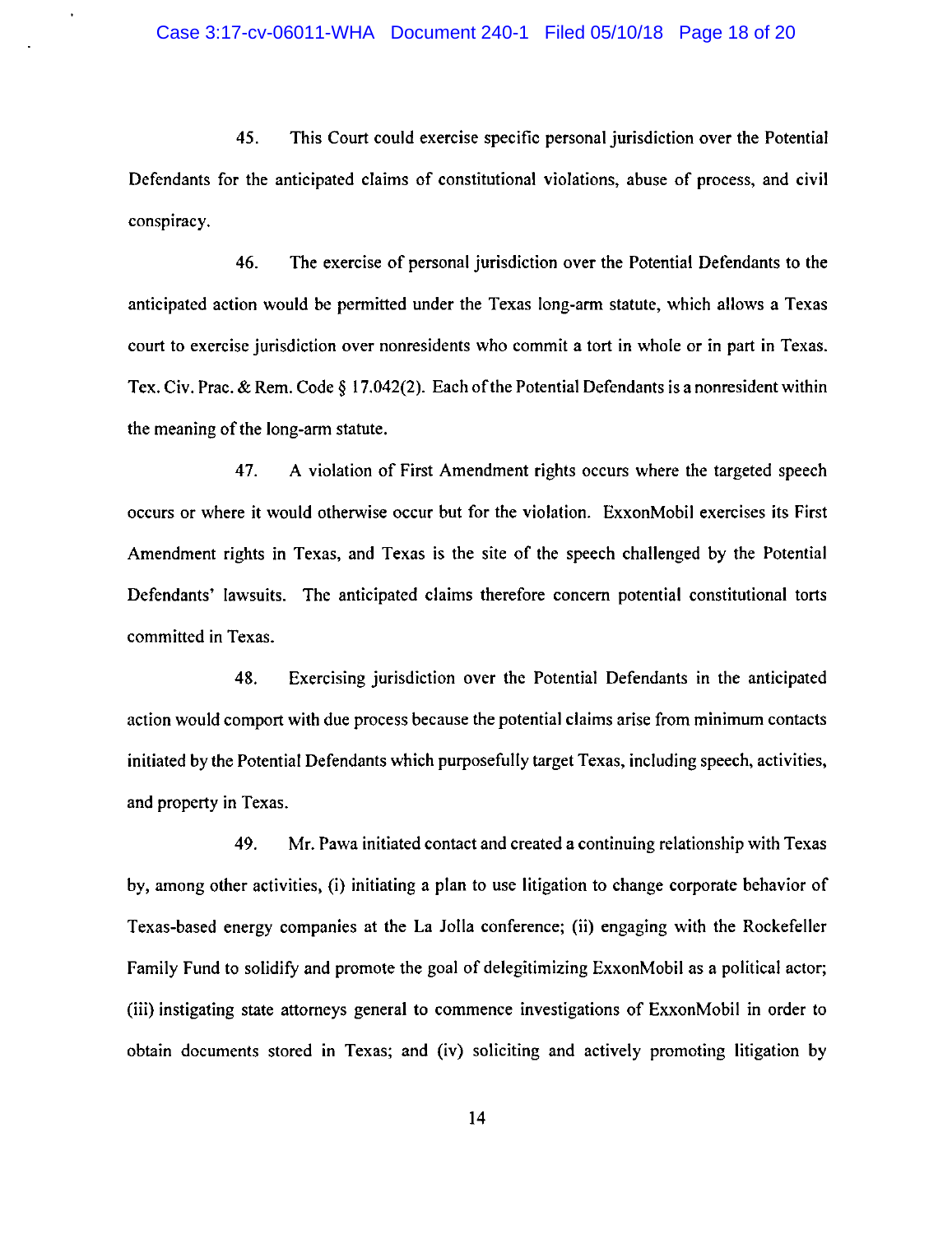California municipalities against the Texas energy industry, including ExxonMobil, to target Texas-based speech and obtain documents in Texas.

50. All of the Potential Defendants initiated contact and created a continuing relationship with Texas by (i) developing, signing, approving, and/or filing complaints that expressly target the speech, research, and funding decisions of ExxonMobil and other Texas-based energy companies to chill and affect speech, activities, and property in Texas; and (ii) using an agent to serve ExxonMobil in Texas.

51. The Potential Defendants' contacts were deliberate and purposeful, and not random, fortuitous, or attenuated.

52. Purposeful availment is satisfied where Texas is the focus of the Potential Defendants' activities and where the object of the potential conspiracy is to suppress speech and corporate behavior in Texas. *See, e.g., TV Azteca* v. *Ruiz,* 490 S.W.3d 29, 40 (Tex. 2016); *Hoskins*  v. *Ricco Family Partners, Ltd.,* Nos. 02-15-00249-CV, 02-15-00253-CV, 2016 WL 2772164, at  $*7$  (Tex. App.—Fort Worth May 12, 2016).

53. Based on the foregoing findings of fact, ExxonMobil's potential claims of First Amendment violation, abuse of process, and civil conspiracy would arise from the Potential Defendants' contacts with Texas.

54. Exercising jurisdiction over the Potential Defendants for the potential claims would comport with traditional notions of fair play and substantial justice.

55. It would not be burdensome for the Potential Defendants to litigate ExxonMobil's potential claims in Texas, and the Potential Defendants have failed to provide substantial evidence of burden.

56. Texas has a substantial state interest in adjudicating claims concerning